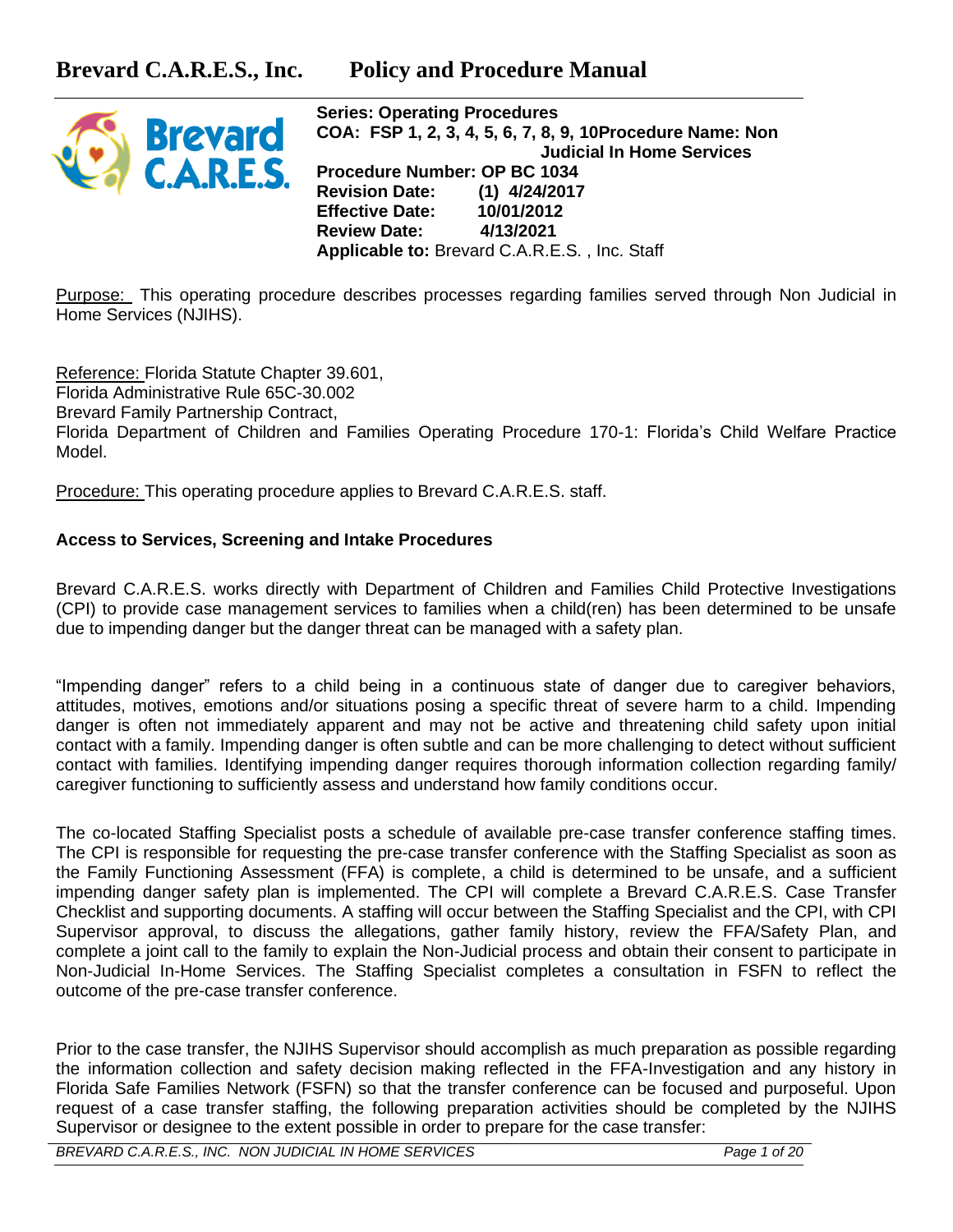- 1. Review and evaluation of the documentation for the case. This review should include the FFA-Investigation, Safety Analysis, and the Impending Danger Safety Plan. Notes should be entered by the CPI to reflect that appropriate background checks have been completed and approved for any safety providers that are reflected on a safety plan. The identity and contact information for all biological parents should be entered into the case notes.
- 2. Identification of any questions regarding information sufficiency related to impending danger, the rationale for the safety plan, and the level of intrusiveness for safety management. Action items to consider include:
	- a. Develop questions to ask during the Case Transfer conference.
	- b. Identify information that must be gathered prior to the completion of the FFA-Ongoing

Within 48 hours of accepting a referral, the NJIHS Supervisor will schedule a date to complete a Case Transfer Staffing.

### **Case Transfer Conference**

When safe and appropriate, the use of a family team meeting/conference model is the preferred method for engaging families at the case transfer and the parent(s)/guardian(s) are invited to participate in the case transfer conference.

During the case transfer conference, the investigator will summarize the information collected on:

- 1. Identified danger threats.
- 2. Caregiver protective capacity.
- 3. Safety actions put in place as a result of safety planning.
- 4. Conditions for return if the child has been relocated.
- 5. The level of parental cooperation in complying with the safety actions to date.
- 6. All other critical information needed regarding the child and family including assessment information provided by the Child Protection Team or any other professional evaluation obtained during the investigation.

Participants at the conference will review and discuss the current safety plan and develop modifications as needed.

The DCC may also initiate immediate crisis intervention and referrals to community services as a result of the case transfer conference.

The DCC is required to both inquire and document insurance coverage for all members requesting or receiving services through the system of care. Notation on FSFN will include the name and policy number of all private insurance coverage available to the family. In the event that the family is uninsured, the DCC will document efforts to have the family apply for Medicaid coverage post transfer. These efforts will be documented on FSFN.

A contingency plan is negotiated for any missing items on the list in collaboration of all agencies involved. Initial face-to-face contact with child and family occurs within 72 hours of case acceptance. Once the family is accepted by Brevard C.A.R.E.S., the NJIHS Supervisor or designee creates a NJIHS referral in Mindshare and assigns a Diversion Care Coordinator (DCC).

### FSFN Documentation

*BREVARD C.A.R.E.S., INC. NON JUDICIAL IN HOME SERVICES Page 2 of 20* The CPI will ensure that closure activities per Department of Children and Families CFOP 170-5, Chapter 25, have been completed and documented including any follow-up information agreed upon at the case transfer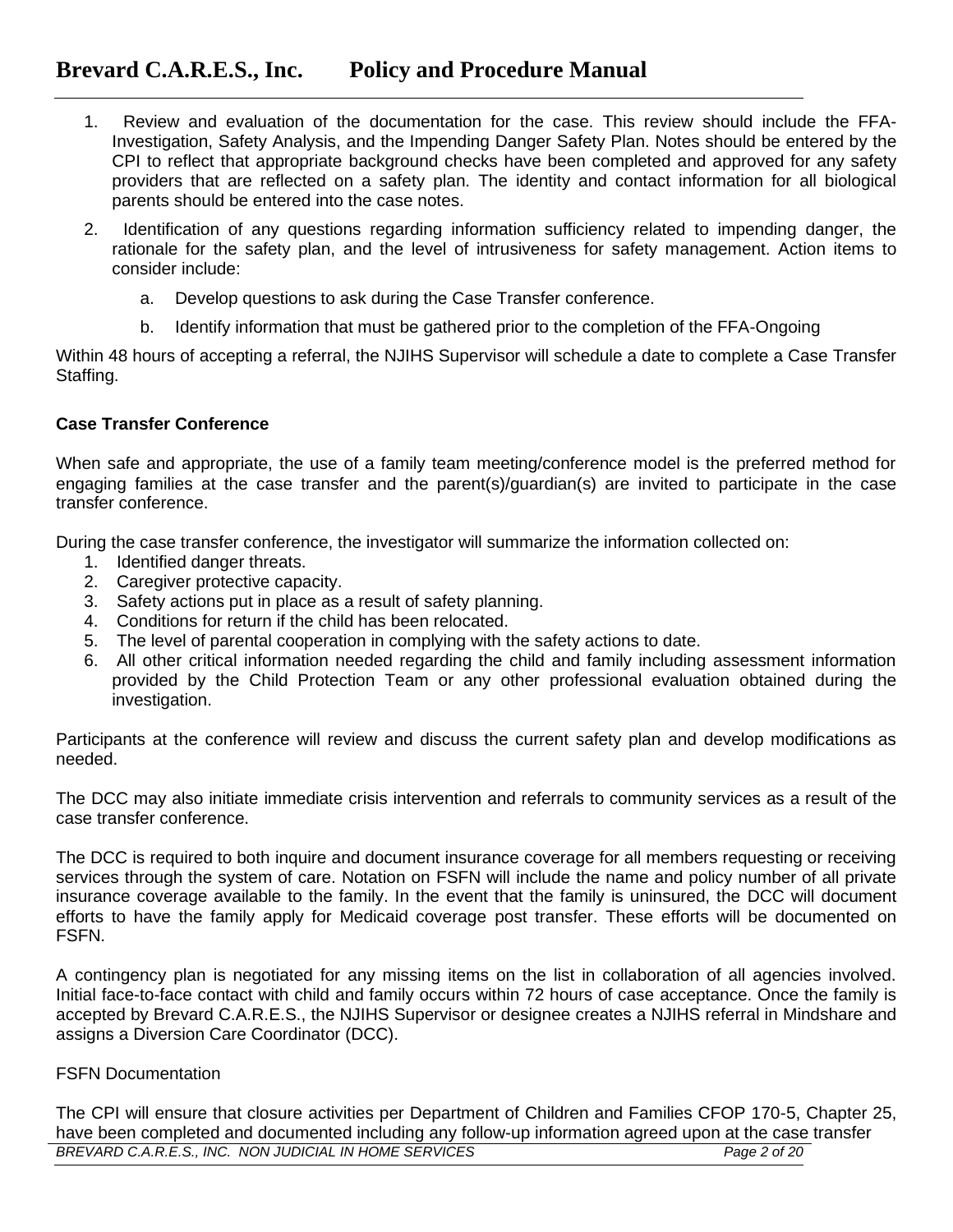staffing. The investigation closure reason for all unsafe children will be "Closing Open to Ongoing Case Management." This date may be later than the date the case was accepted by NJIHS based on investigation activities not completed at the time of the case transfer meeting.

The NJIHS Supervisor is responsible for ensuring that the following information is documented accurately in FSFN:

- 1. Record the case transfer conference using "Meetings" functionality in FSFN, selecting Case Transfer Meeting (CTS) to document that the meeting has been completed and any follow-up information to be provided by the investigator that was agreed upon.
- 2. The actual date and time that the case has been accepted by using the "Case Accepted" box on the Case Transfer meeting page.

## **Family Engagement Service Philosophy**

Parents are more likely to succeed with making the changes that are vital to their child's safety and well-being when they are well-engaged in the case planning process. It is the DCC's responsibility to practice in a way that fosters family engagement. Family dynamics and history may make this a difficult task, but the ongoing efforts are still required. The DCC must make continuous efforts to engage the parent/legal guardian(s).

Closely linked to effective family engagement are the use of the family's resource network (natural and informal supports) and the creation of a Family Team. All of the persons involved with the family, the resource network and professionals, need to function as a unified team to engage the family and to collaborate in assessment, case planning and on-going activities.

During the Case Transfer Conference the NJIHS Supervisor and the DCC will explain to the parent/legal guardian(s):

- 1. The purpose of NJIHS.
- 2. The benefits to Brevard C.A.R.E.S. and the parent/legal guardian(s) to work together.
- 3. Explore with the parent/legal guardian(s) whether extended family members or others might be resources to participate in a Family Team meeting to develop a case plan.
- 4. Explain the use of Brevard C.A.R.E.S. Wraparound Model and Family Team Conferencing.
- 5. Explain how team meetings work
- 6. Determine who the family would like to invite to their team meeting.

# Difficulty Engaging the Parent(s)/Legal Guardian(s)

When there are situations where the parents are unable or unwilling to engage, or the DCC and parents disagree about the reason for NJIHS involvement or what needs to change, it is the ongoing responsibility of the DCC to exhaust all efforts to move the case forward and to continue to actively seek the parent's involvement.

The DCC will continue to make diligent efforts to engage the parent/legal guardian(s) in the following ways:

- 1. Work diligently to identify and overcome the barriers to the parent/legal guardian(s) participation in Family Team Conferencing, family assessment and planning.
- 2. Frequently and actively re-invite the parent/guardian(s)'s participation.
- 3. Continue to work toward establishing a partnership by stating the DCC's need for parent/legal guardian(s)'s perspectives, ideas and input.
- 4. Obtain and review all relevant documentation for family strengths that might be the basis for further exploration with the family.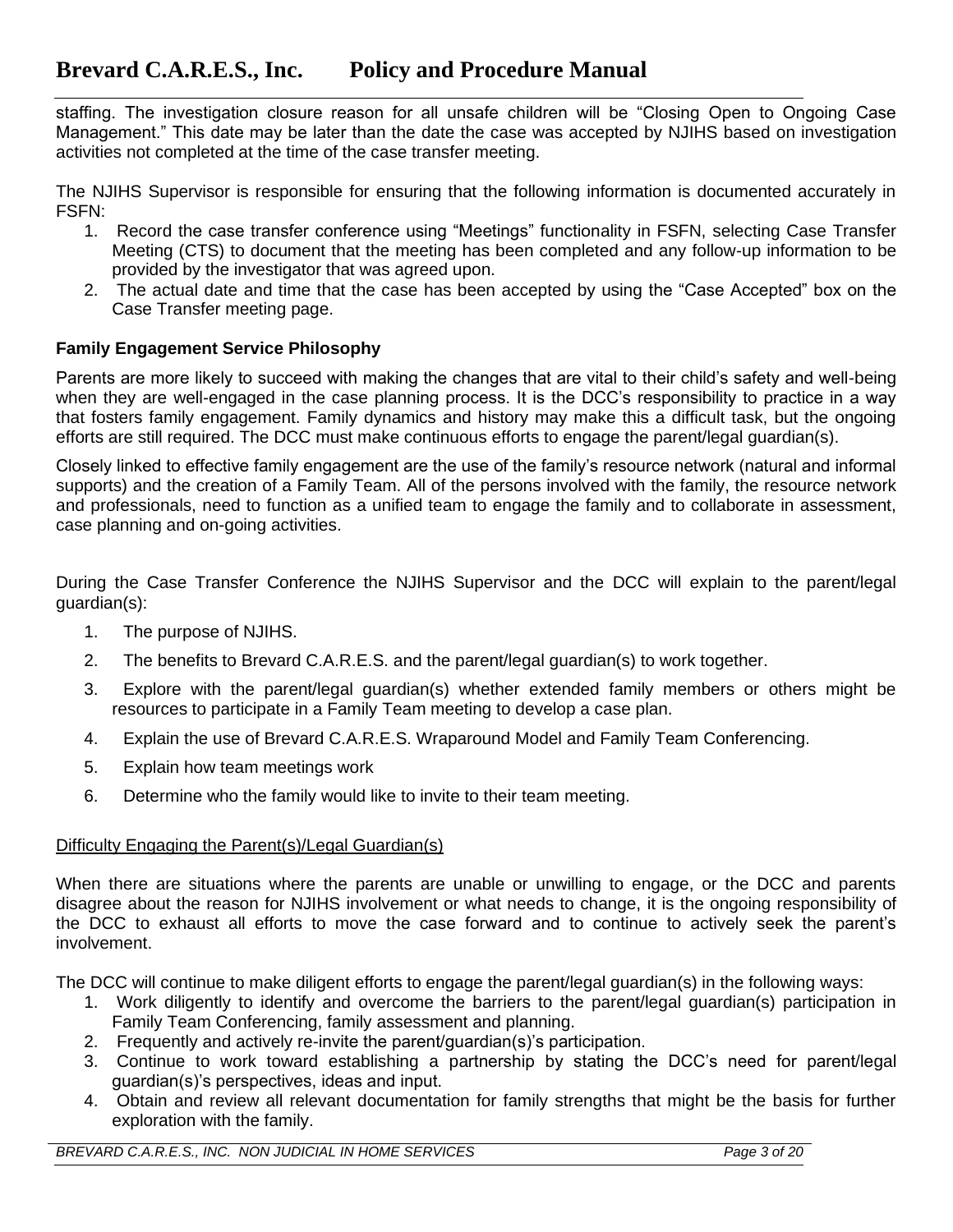- 5. Interview other persons who know the parent/legal guardian(s) to elicit there suggestions for engaging the parent.
- 6. Obtain professional assessment and evaluations.
- 7. Obtain professional input as to engagement approaches, such as use of a substance abuse, domestic violence advocate or mental health professional.

When a parent/legal guardian(s) is incarcerated, the DCC will attempt to meet with the parent personally or when necessary, through an Out of County services referral to gather information as to their understanding of the child's current status, the child's strengths and needs, their relationship with the child and how it is maintained, and the parent's plans for the future concerning the child.

At any point during the life of the case, if the parents are highly resistant and/or are unwilling to engage with the DCC, or if the safety plan is not able to control active danger threats, a supervisor consultation is required.

## **Activities After the Case Transfer**

Upon assignment of the case, the NJIHS Supervisor completes a supervisor review of

the case records within 24 hours to provide case direction to the DCC as well as to immediately assess child safety, well-being and permanency. During this initial review, the NJIHS Supervisor validates that the information contained within Florida Safe Families Network (FSFN) is complete and accurate. Ongoing supervisor reviews are conducted at a minimum of every 90 days. This subsequent review also ensures child safety, well-being, and permanency are being addressed and that the record (case file and FSFN) contains complete and accurate documentation.

The NJIHS Supervisor will use the Case Notes page Review, Supervisor note type to document supervisor reviews. If the review also serves the dual purpose of a required supervisor consultation, both note types may be selected.

# Preparation

The DCC will complete preparation activities on any new case received to inform safety management and the development of the Family Functioning Assessment-Ongoing (FFA-O). To the extent possible, preparation activities will be completed prior to the initial meeting with the family.

Preparation activities include a review of the case history including:

- 1. Historical information available in FSFN and other systems including any court orders.
- 2. FFA-I completed by the investigator to ensure an understanding of:
	- a. Danger threats and how they manifest in family
	- b. Caregiver protective capacities.
	- c. Vulnerability of child(ren) to the danger threats.
	- d. Safety Plan
	- e. Safety Analysis and Conditions for Return
	- f. The DCC's role in managing the Safety plan, including the responsibilities for contact with the safety service providers.
	- g. What is expected from each safety service provider.
- 3. Household composition and dynamics.
- 4. Parent(s)/legal guardian(s)/legal guardian(s) and other adults with significant responsibility for the ongoing care and protection of the child.
- 5. Which household members might have a role in the care plan, including any paramour of the caregiver, and how the individual's interaction with the parent or legal guardian can be assessed in the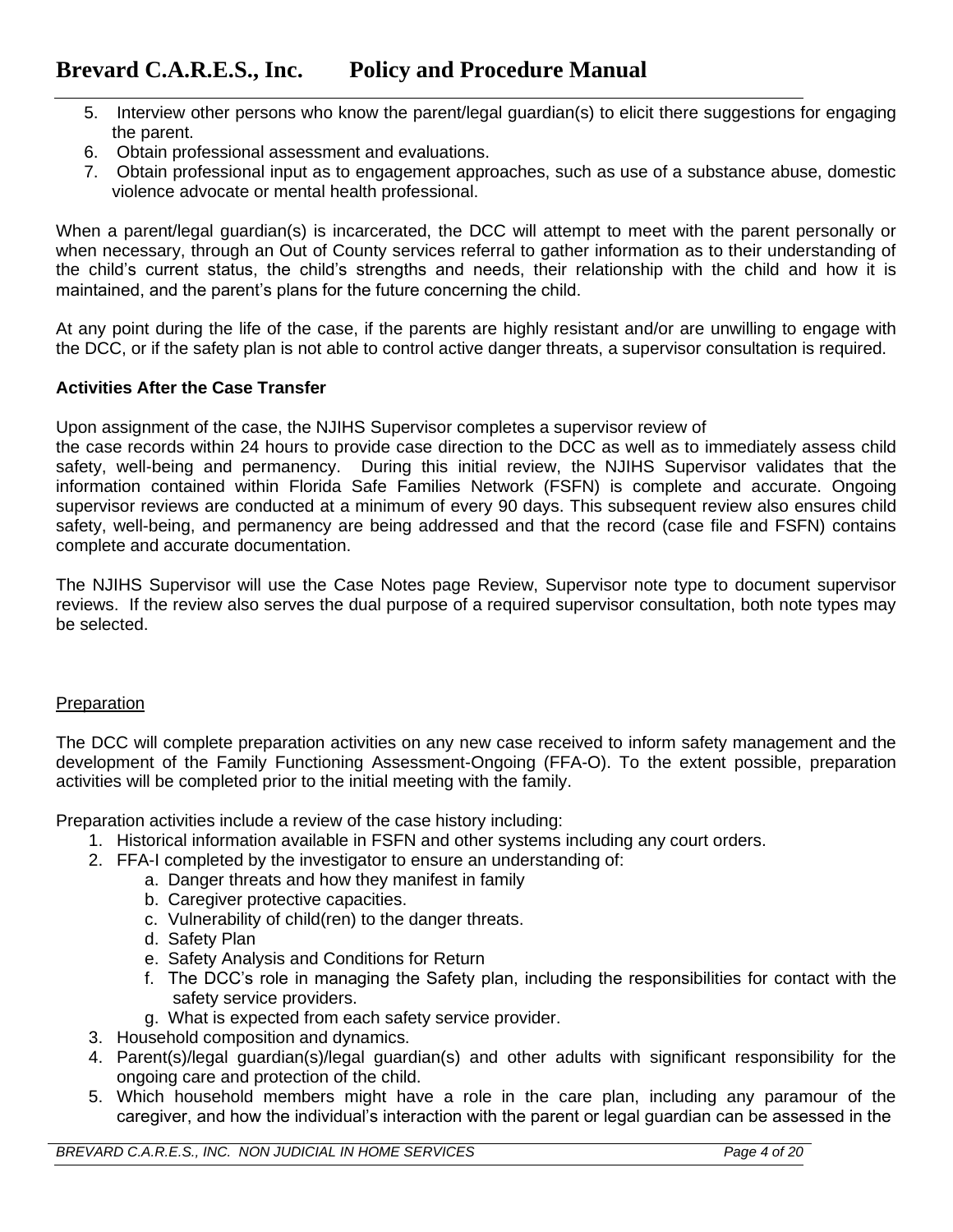- 6. appropriate information domain.
- 7. Information about the parent(s)/legal guardian(s) and prospective parents of the children and how to contact them.

The DCC will identify special circumstances that are known to be impacting the family and any past interventions. Given any special circumstances, the DCC will identify whether any special expertise will be needed for this case. Special circumstances include but are not limited to:

- 1. Domestic Violence
- 2. Parent(s)/legal guardian(s) own childhood history of abuse
- 3. Substance abuse
- 4. Mental illness
- 5. Conditions or circumstance of parent(s)/legal guardian(s) that will require assistance with verbal or written communication.
- 6. Criminal behaviors and other factors impacting the parent(s)/legal guardian(s) abilities to be protective.
- 7. Indicators that an infant or young child (birth to 36 months) may need a referral specifically for a developmental screening or other early intervention screening and assessment for possible developmental delyas.
- 8. Other special needs of children in the home (e.g., medical, mental, learning disabilities, or deaf and hard of hearing).

The DCC will identify professional records that should be obtained or interviews conducted with persons/professionals formerly involved with the parent/legal guardian to further understand what is known, and what additional information needs to be learned as to:

- 1. Past interventions associated with domestic violence.
- 2. Past treatment for mental health or substance abuse.
- 3. Past treatment or intervention for child with special needs.

### FSFN Documentation

The DCC will complete FSFN documentation as follows:

- 1. Any collateral interviews conducted to learn more about family conditions and/or needs will be documented in case notes by the DCC within 2 business days of the contact or call.
- 2. Any past evaluations, treatment notes and/or discharge summaries requested and/or received by the DCM will be documented in FSFN in accordance with confidentiality provisions in Department of Children and Families CFOP 170-1.

### Management of Safety Plans

Following the Case Transfer Conference the DCC will continuously monitor and assess the family's conditions and dynamics to inform on-going safety planning and plan modification. Management of the Safety Plan includes the timely modification of any plan when more intrusive, or less intrusive, actions are possible due to changes in family dynamics or conditions.

The DCC will provide initial face-to-face contacts with the child(ren) within two working days of case transfer. Within five business days after the case is transferred from investigations or another case manager, the DCC will confirm that the ongoing safety plan is sufficient.

Within 5 days following the case transfer, a supervisory consultation will occur to ensure the sufficiency of the safety plan.

The DCC will provide face-to-face contact with every child under supervision and living in Florida no less frequently than every 30 days in the child's residence. The visit will be unannounced to the child's current place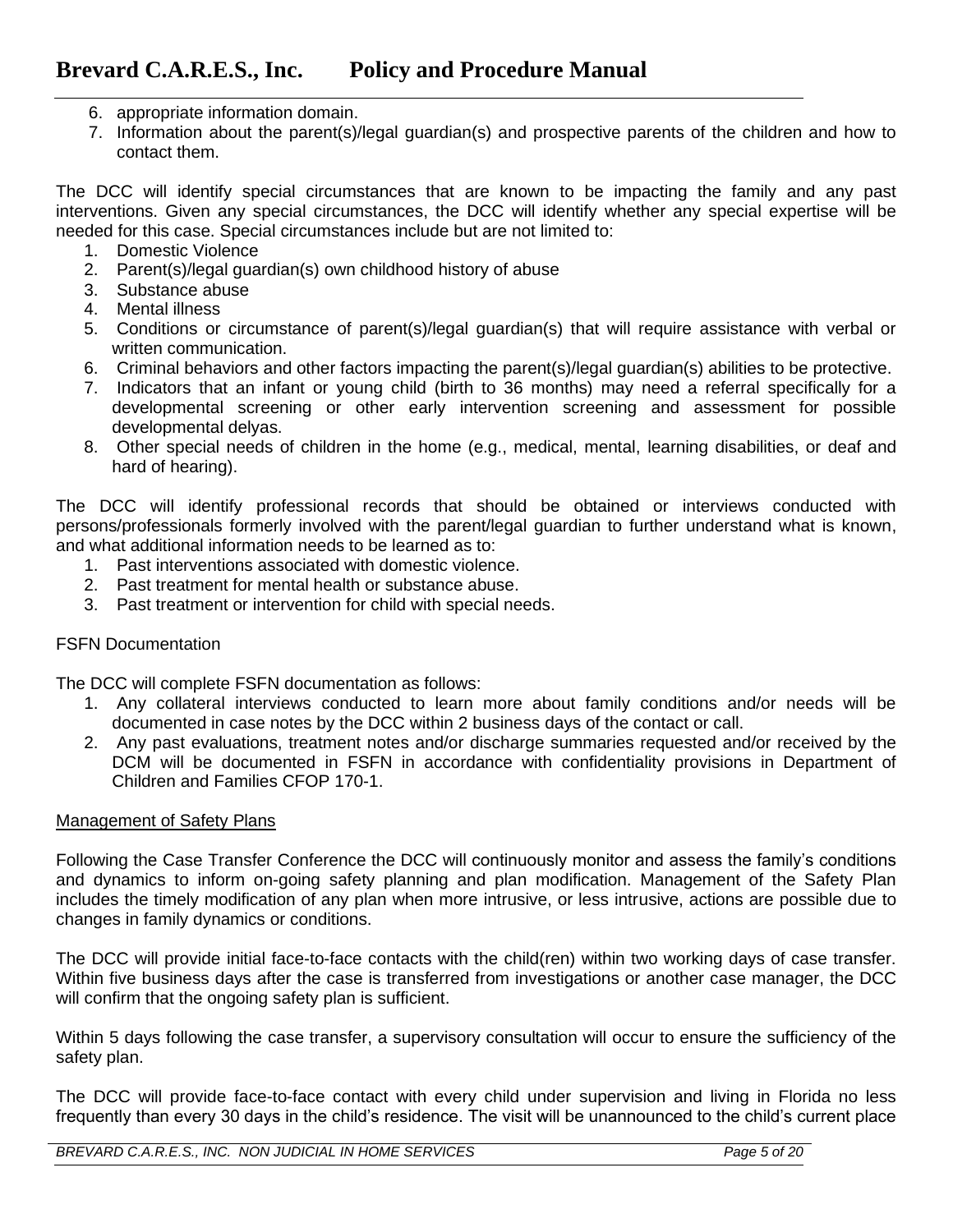of residence at least every 90 days, or more frequently if warranted based on the safety plan.

The DCC will maintain regular face-to-face contact a minimum of every 30 days with the parent(s)/legal guardian(s) and caregiver of any child. During these contacts, the case manager shall discuss with the parent(s)/legal guardian(s) or caregiver the safety plan, the care plan progress and the child's progress in terms of health, and well-being.

The DCC will monitor through contacts with all safety service providers no less than every 30 days and as frequently as is necessary to manage the effectiveness and dependability of the safety plan. The DCC will also gather information from other persons who see the child on a consistent basis to discuss how the child appears to be doing and whether there are any safety concerns.

The DCC monitoring activities regarding a safety plan will include the following activities:

- 1. Verify that all safety service providers know the name and contact information for the DCC responsible for managing the plan.
- 2. Confirm with safety service providers what actions they are providing.
- 3. Assess whether there have been any changes in parent/legal guardian conditions, attitude, ability or willingness to support the current in-home plan.
- 4. Determine whether the home environment continues to be, or has become stable enough for safety services providers to be in the home and be safe.
- 5. Determine whether the condition of the child is satisfactory and that the plan is working dependably to protect the child.
- 6. Confirm that all safety plan providers know what actions to take and who to notify immediately if problems arise.
- 7. Assess and assist the parent(s)/legal guardian(s) with Conditions for Return to achieve reunification.
- 8. Assess whether any critical junctures are anticipated that may destabilize conditions in the home, such as the birth of a new child or other significant change in household composition.

The DCC will exercise due diligence to modify safety plans in response to changing family dynamics, including when the Conditions for Return are achieved. The DCC will create a new safety plan when any of the following changes occur:

- 1. A new danger threat has been identified.
- 2. Danger threats have been eliminated.
- 3. Parent(s)/legal guardian(s) meet the Conditions for Return
- 4. There are changes in the family dynamics or conditions which change the types and or level of safety services needed.

The DCC will take the following actions to create a new safety plan:

- 1. Take protective actions immediately in order to keep the child from being harmed prior to leaving the home when present danger is evident.
- 2. To the extent possible the DCC, the parent(s)/legal guardian(s), and any providers involved in the formulation of the original safety plan will collaborate to revise the safety plan.
- 3. Identify whether there are ways to manage the identified danger threat with the child in the home and, if yes, contact persons or providers who can participate in providing safety services in an ongoing safety plan.

For any child born to existing family or client open to NJIHS, the DCC will call in the new child into the Florida Abuse Hotline at 1-800-96-ABUSE and initiate a staffing with their immediate supervisor and agency administrator to discuss the new child's birth and any allegations as this relates to child safety.

For new investigations received on open NJIHS cases, the DCC will share responsibilities with the CPI in a collaborative effort. In the event that the new investigation warrants the removal of the children, the DCC will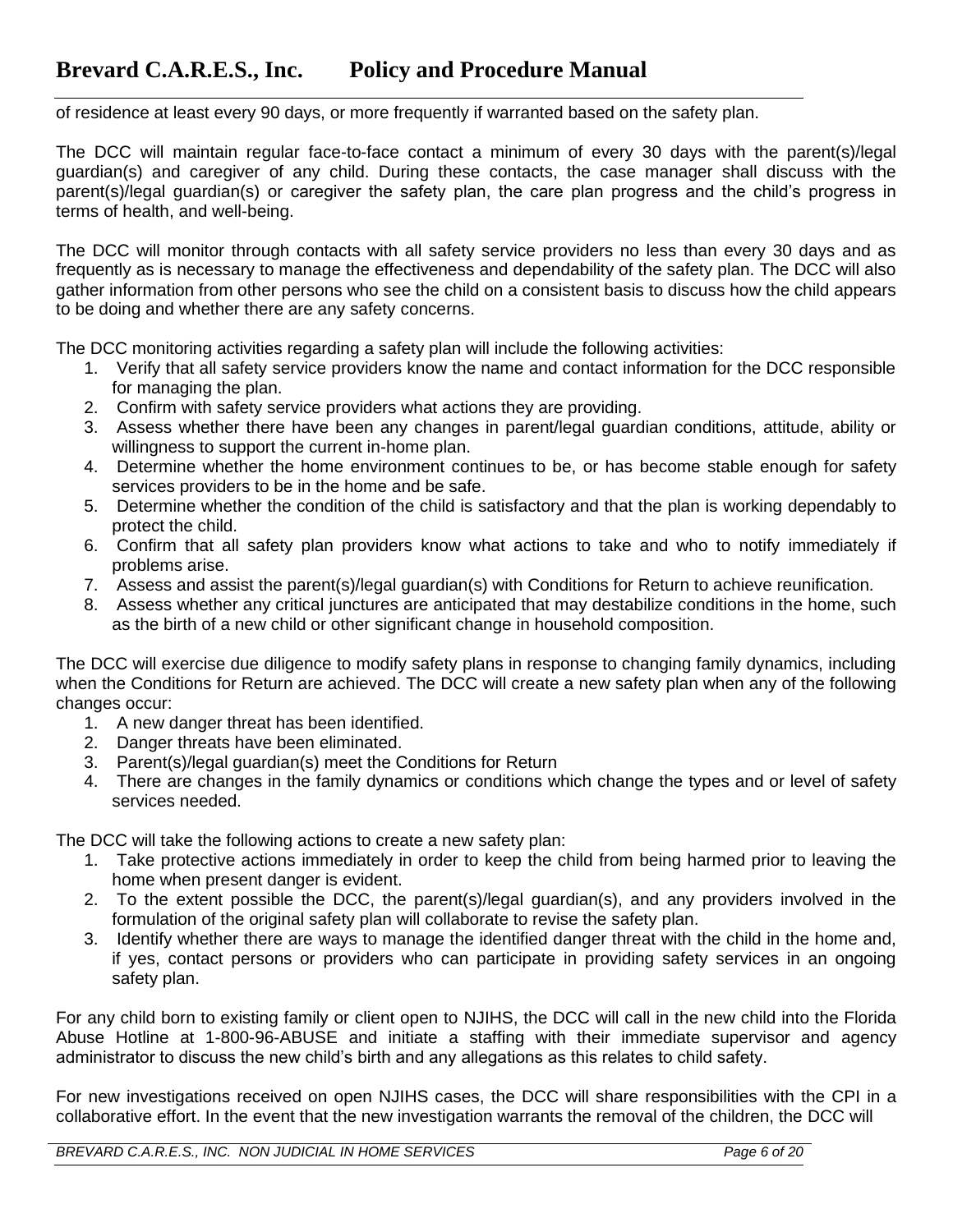work in conjunction with the CPI to assure that there is a shared responsibility in facilitating placement for the child, providing information and documentation, and assisting with completing a timeline for the CPI to complete a shelter petition.

### Supervisor Consultation and Approval

The NJIHS Supervisor will review the circumstances surrounding any attempted contacts with a child or parent/legal guardian that are required and establish any expectations as to further efforts to complete the visit.

A supervisor consultation is required as follows:

- 1. To the extent practical, a telephonic consultation should occur between the NJIHS Supervisor and DCC when either one encounters present danger in the field and is implementing a present danger plan or otherwise modifying an existing safety plan.
- 2. When the DCC in the field encounters a new danger threat or other change in the family dynamics that requires a safety plan modification prior to leaving the home.
- 3. When a safety plan is modified based on a change in one of the five criteria for an in-home safety plan.

The case consultation will include the following actions:

- 1. Determine if the DCC is clearly able to describe and document how Impending Danger is manifesting in the home.
- 2. Determine that the plan is the least intrusive and most appropriate.
- 3. Determine if the parent(s)/legal guardian(s) were involved in the ongoing assessment.
- 4. Assess how the Safety Plan is controlling and managing the identified danger threats.

The NJIHS Supervisor will conduct monthly Supervisory Reviews on any child that does not receive a face-toface visit during the calendar month. There are various reasons for being unable to complete a visit and all circumstances warrant supervisory oversight. For example, if the child is missing, the supervisor must ensure reasonable efforts are being completed to locate the child. These children will be immediately identified at the conclusion of each calendar month and the supervisor review will be completed and input into FSFN by the 5<sup>th</sup> of the following month.

### FSFN Documentation

Within two business days of any safety plan monitoring activity, the DCC will document in contact notes any assessment information requested or gathered, or action related to the assessment of safety plan sufficiency. The DCC will use the FSFN Case Note page to:

- 1. Document which case participants the note pertains to as well as required activities associated with a single contact.
- 2. Document required face-to-face contacts including reasons not seen as well as any telephone contacts.

The DCC will document modifications to any existing Safety Plan by creating a new plan and terminating the current Safety Plan in FSFN. As information from the prior safety plan will pre-populate when a new safety plan is created, the date needs to be changed to capture the date of the modification as well as changes to the plan being made. The DCC or DCC Supervisor needs to save after each change to a safety action is made in order to avoid any old safety actions from appearing on the new safety plan. A significant safety plan modification which requires the creation of a new safety plan in FSFN includes the following:

- 1. One or more new safety management services are being added to the plan.
- 2. There is a substantial change in the level of intrusiveness of the plan (e.g., afterschool supervision decreases from 5 days a week to one day).
- 3. There is a change in informal safety management providers.

When a new safety plan is created, the DCC will upload the signed version of the updated plan into FSFN using the Safety Plan page within two business days of the plan's creation. The DCC will formally document an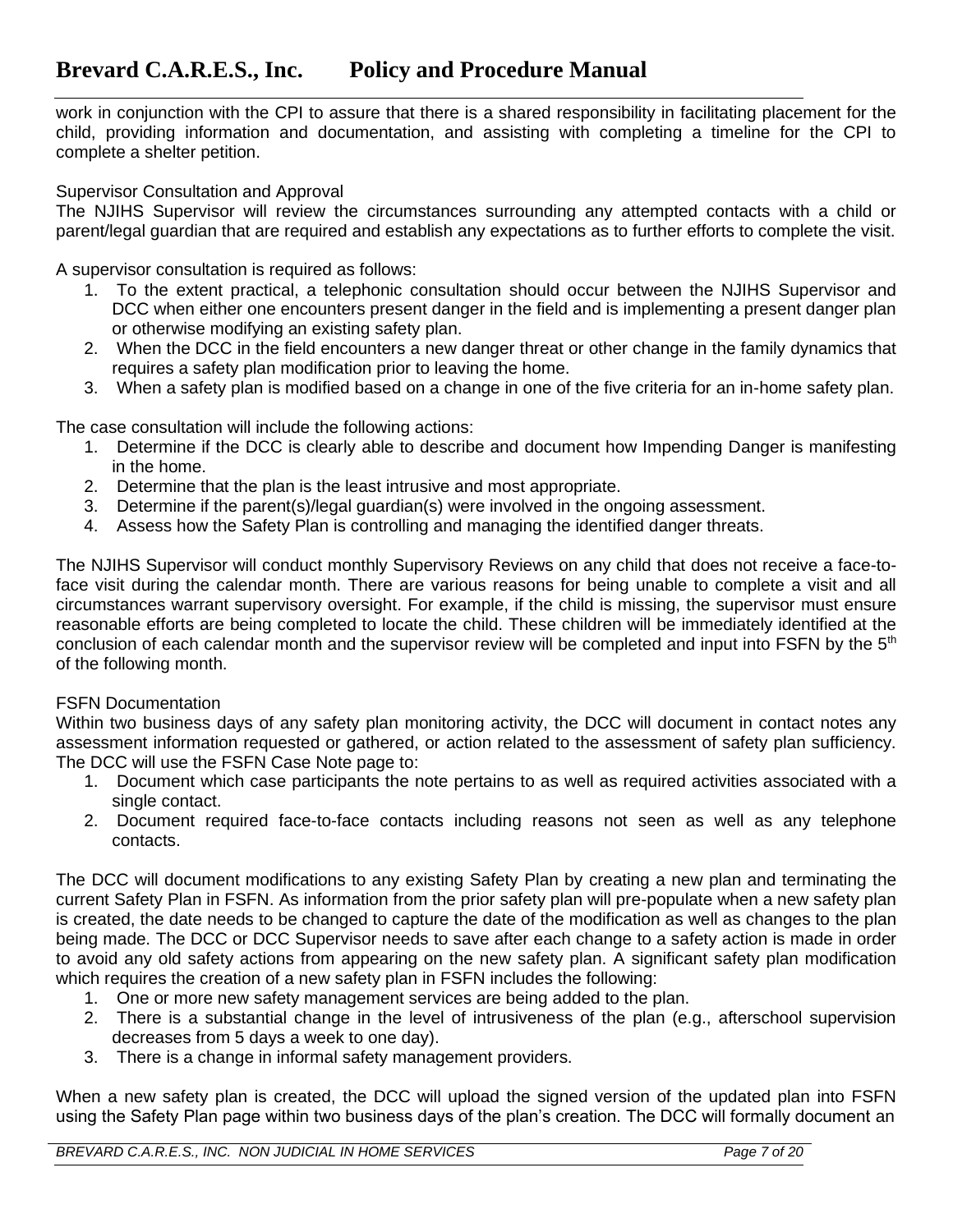updated safety analysis when completing the FFA-Ongoing and any Progress Updates.

The NJIHS Supervisor will record the supervisor case consultation about safety plans within two business days using Case Note functionality in FSFN.

Safety plans must be modified at all critical junctures and no less than 180 days from case transfer to NJIHS.

## Discontinue A Safety Plan

A safety plan should be discontinued and a case should be closed when a determination has been made that the child is now safe based upon the following:

- 1. The child's parent(s)/legal guardians) have substantially achieved all of the outcomes in the care plan pertaining to improved caregiver protective capacities and a safety plan is no longer necessary.
- 2. A Progress Update has been completed that provides sufficient information and analysis that caregiver's protective capacities are adequate and danger threats have been eliminated or are being managed by the parent(s)/legal guardian(s). An assessment of impending danger threats and criteria will be completed and reflect that there are no active impending danger threats.
- 3. The child's parent(s)/legal guardian(s) have not achieved outcomes in a case plan, the relative/nonrelative caregiver has a demonstrated history of protecting the child from the danger threats associated with the parent(s)/legal guardian and relative/non-relative has obtained Temporary Custody pursuant to F.S. Chapter 751.

When a DCC has been unable to locate the family using all available sources of information, a Progress Update is prepared which documents all efforts made to locate the family prior to discontinuing the safety plan.

The NJIHS Supervisor must conduct a supervisor case consultation when a family is no longer willing to support a safety plan or to participate in a case plan. The purpose of the consultation is to help the DCC remain objective and analytical about case dynamics. The focus should be on the DCC's perceptions and behaviors, and the role as a helper to facilitate family change. The NJIHS will help the DCC assess their level of engagement and potential ways to strengthen their efforts. The following issues should be discussed:

- 1. Level of DCC's understanding and empathy with caregivers.
- 2. Strategies to deal with resistance including coaching on interpersonal techniques. If the caregiver was openly hostile or rebellious, how did the DCC lower their authority and support self-determination?
- 3. If the caregiver is apathetic and passively resistance to intervention, how did the case manager attempt to empower the caregiver.
- 4. Any barriers that might prevent the family from engaging, including cultural considerations.

The NJIHS Supervisor case consultation will help the DCC assess the current care plan for achieving change and potential ways to strengthen it. The following should be discussed:

- 1. Is there agreement with the family as to child needs? Is there agreement with the caregiver as to what must change in order to meet the child's needs? If not, how could the DCC revisit that discussion.
- 2. Are care plan outcomes individualized and written using the caregiver's language? Are outcomes described in enough detail to provide benchmarks for change? Are the outcomes sequenced in a way to provide the caregiver with small, reasonable steps towards achieving success?
- 3. What specific strategies are being used in the change process for this child and family? What are the suggestions of other team members for improving the change process?
- 4. How well are resources matched to the strategies that are intended to meet the needs and achieve planned outcomes?
- 5. Are services that are provided to the child and family working well? If not, why not?
- 6. Are other services necessary to protect the health and safety of the child or, when necessary, protect others from the child?
- 7.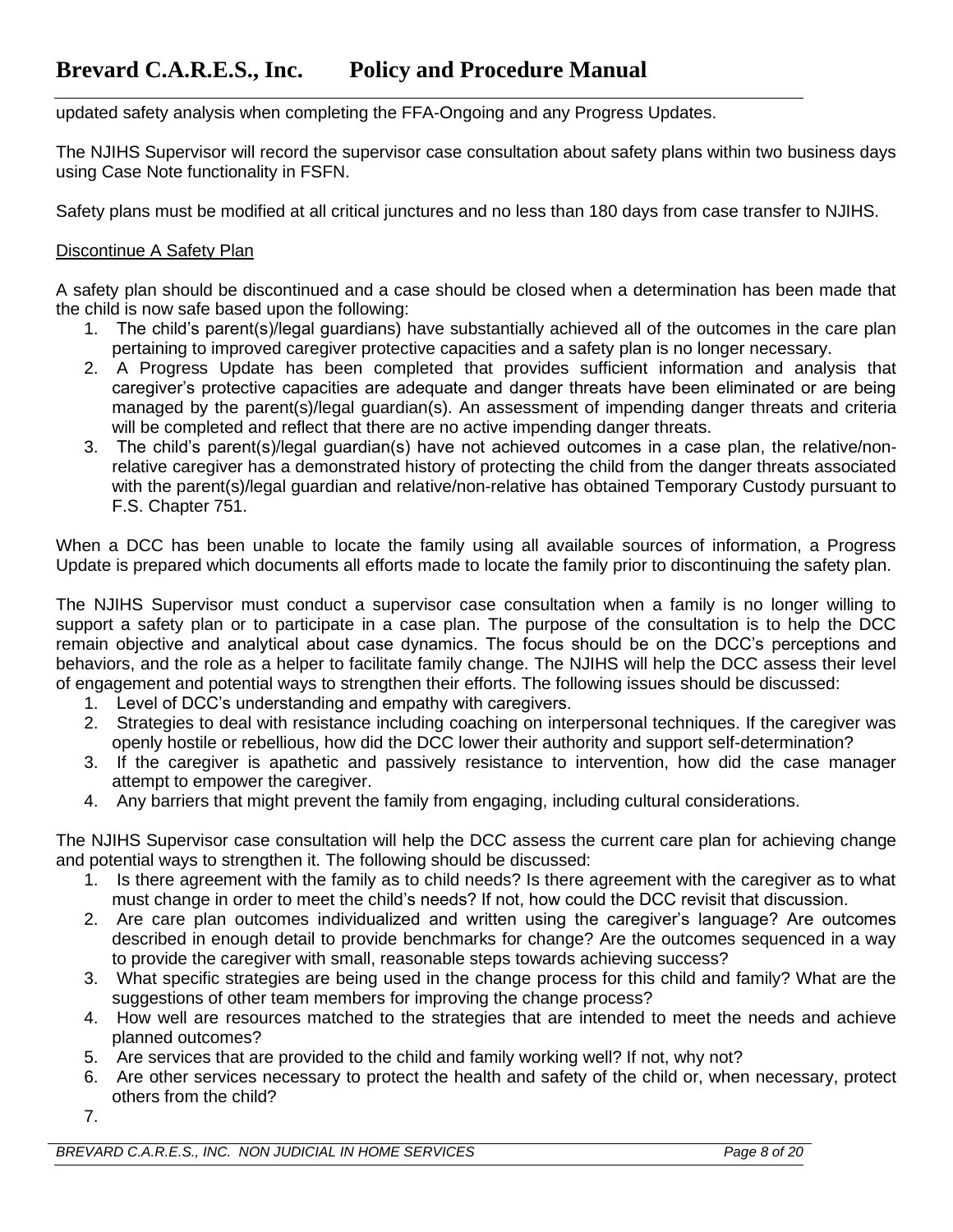The supervisor case consultation should identified needs for changing service providers, and address if a timely change can be made.

A staffing with Children's Legal Services (CLS), DCF, and the NJIHS must be conducted when any of the following have occurred and the NJIHS Supervisor has conducted one or more consultations with the DCC to remedy the problem:

- 1. Impending danger is still identified after an assessment of danger threats and impending danger criteria and the family is refusing access to the children or will no longer cooperate or agree to safety planning.
- 2. CLS has determined that there is not legal sufficiency to file a petition and the parents will not accept NJIHS.
- 3. A petition has been filed and denied by the court and the parents will not accept NJIHS.

During the staffing , participants will determine the following:

- 1. Best options to re-engage the family.
- 2. Determine whether there needs to be additional information gathered to improve an understanding of danger threats, when they are operating, and the analysis of caregiver protective capacities
- 3. Strategies and options to develop and implement an in-home safety plan.

## FSFN Documentation

The DCC will document the progress made toward alleviating danger by enhancing caregiver protective capacities, which resulted in NJIHS intervention in a Progress Evaluation.

The NJIHS Supervisor will document the Supervisor Consultation and approval.

## Family Functioning Assessment – Ongoing (FFA-O)

The FFA-O must be completed within 30 calendar days of case transfer. The primary focus of the FFA-O is on the household of the parent(s)/legal guardian responsible for danger threats that lead to an unsafe child as determined by the CPI.

A supervisor consultation pertaining to the family assessment is required in all cases prior to the approval of the family assessment.

The FFA-O will contain a current description of all household members as required by Department of Children and Families Operating Procedure 170-1: Focus of Family Assessment. When there is a parent/legal guardian in a separate household who as a result of an investigation has been found responsible for conditions that resulted in the child being unsafe (two maltreating households), a separate FFA-O for the other parent/legal guardian will be developed.

The DCC will confirm that the parent/legal guardian(s) whose behaviors need to change are the primary focus of the FFA-O and will determine which other persons will be associated with, and described in, the information domains for the parent/legal guardian.

As necessary, the DCC will gather information from other persons and professionals to inform completion of the FFA-O. The DCC will seek and validate information from others who know the family as to the behaviors, conditions, or circumstances that led to an unsafe child. This might include other care coordinators who have worked with the family before if there was prior involvement. There may be other professionals who have had past or current involvement with the parent(s) or the child(ren), or current evaluations may be in the process of being completed.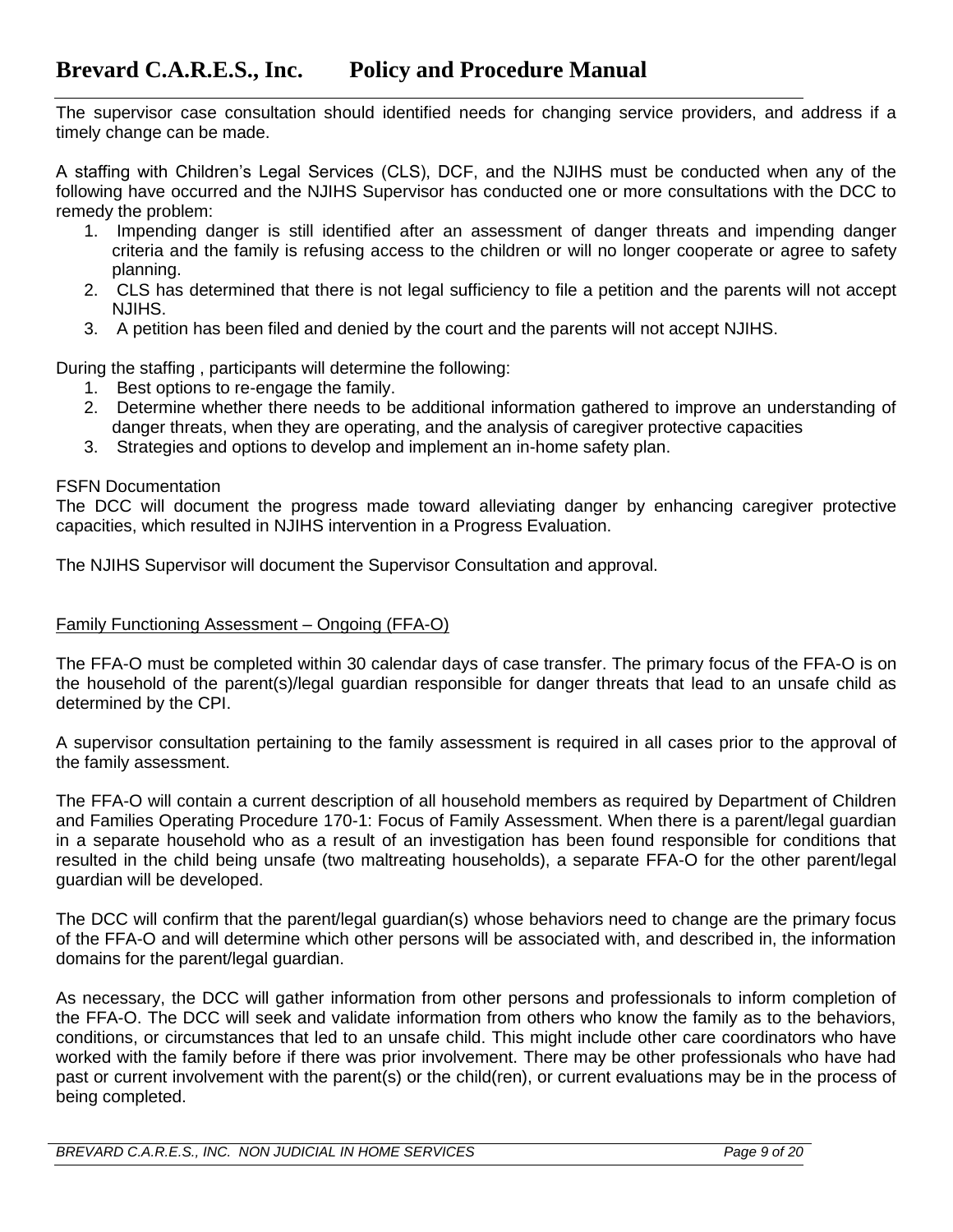The DCC must engage with the parent/legal guardian(s) in a positive manner to gather additional information in the domain areas, understand danger threats and develop a deeper understanding of caregiver protective capacities.

The DCC will work with the parent/legal guardian and Family Team to identify diminished protective capacities which may have resulted in the identified danger threats. The DCC will:

- 1. Explain information to parent/legal guardian(s) about protective capacities.
- 2. Encourage the parent/legal guardian(s) to offer their perspective as to which diminished protective capacities led to an unsafe child. As necessary, the DCC should help the parents understand specifically what makes the child unsafe. Discuss with the family what the current family behaviors, conditions, and circumstances are that create danger threats.

The DCC will reach agreement with the parent/legal guardian(s) and Family Team as to which diminished protective capacities directly impact child safety. If the parents are unable or unwilling to offer their perspective, the DCC will offer suggestions as to which protective capacities may be diminished and ask for feedback.

The DCC will encourage the parent/legal guardian(s) and Family Team to offer their perspective as to which enhanced protective capacities (strengths) could be built upon to address the identified danger threats. If the parents are unable or unwilling to offer their perspective, the DCC will offer suggestions as to which protective capacities may be enhanced and ask for feedback.

The DCC, in collaboration with the Family Team, should determine if an expert evaluation for either a parent/legal guardian(s) or the child is appropriate to help inform care plan outcomes when there is a specific condition or behavior that requires additional professional assessment.

The DCC, in collaboration with the Family Team, will review with the parent/legal guardian(s) the danger threats identified by the investigation and re-evaluate if the parents are denying the presence of danger threats, are in partial agreement, or are in near complete agreement.

The DCC, in collaboration with the Family Team, will construct the danger statement with the parent/legal guardian9s) when possible. The danger statement is a behaviorally based statement in very clear, nonjudgmental language which states the following:

- 1. What the parent/legal guardian(s) actions were.
- 2. What the impact was/is on the child.
- 3. What the DCC (and Family Team when appropriate) is concerned about that could happen in the future.

The DCC will ensure that the Danger Statement is simple enough so the youngest person in the family with the ability to comprehend can understand. And that the statement is in the family's language as it serves as the framework for effective safety planning.

The DCC must develop a new FFA-O description based on further information collected and assessed to provide a basis for the scaling of caregiver protective capacities and child strengths and needs and the identification of care plan outcomes. The DCC will document in the FFA-O the reason(s) for ongoing NJIHS. The danger statement which was crafted with the family will populate this section of the FFA-O.

The DCC will complete the family assessment areas as follows:

- 1. Information gathered and assessed about the maltreatment and surrounding circumstances by the CPI will automatically populate the FFA-O and will not be editable.
- 2. In the "Additional Ongoing Information" section for the maltreatment and surrounding circumstances, the DCC will describe any new information learned about the incident or surrounding circumstances.
- 3. Develop the Child Functioning section with analysis of new information learned from all sources about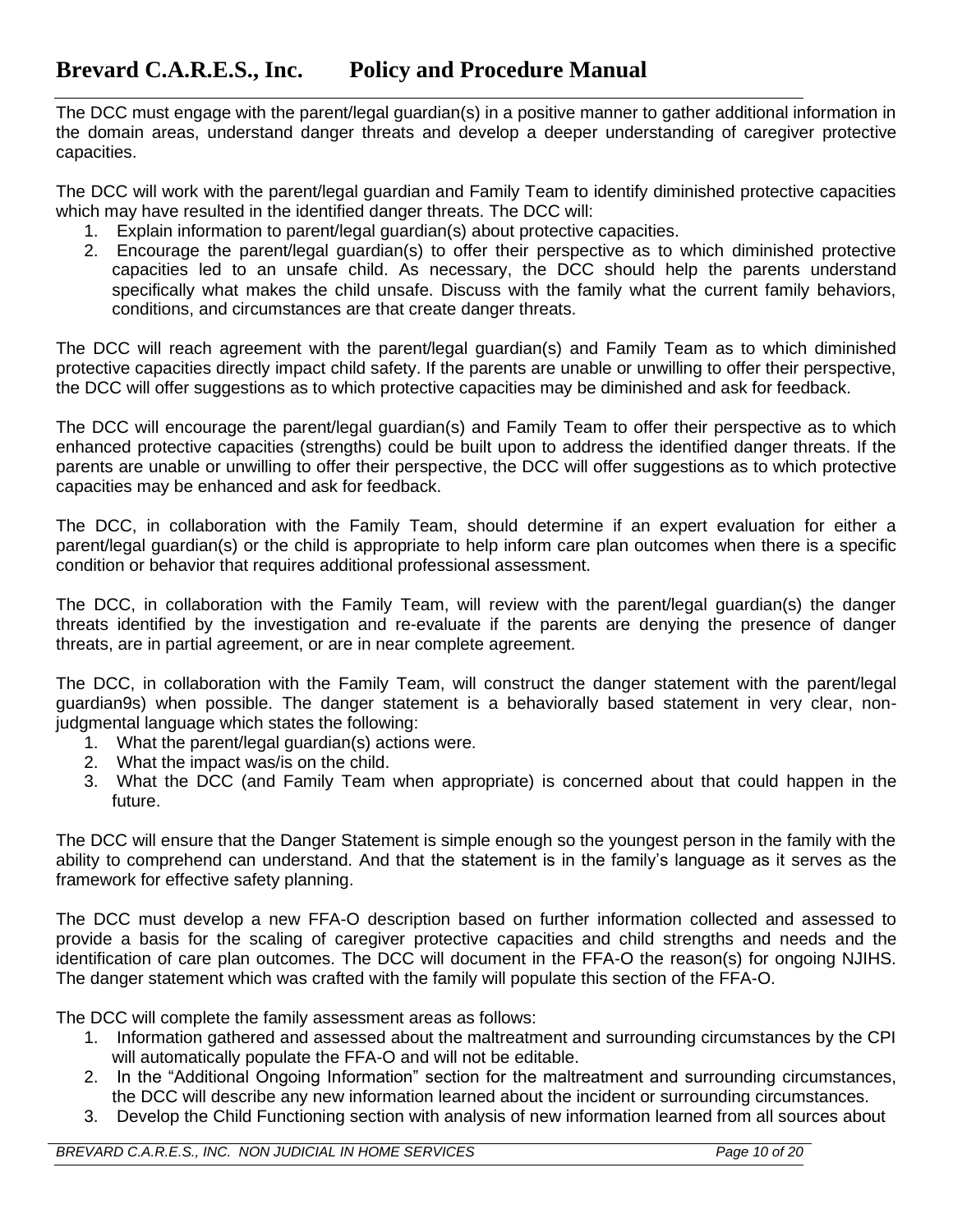- 4. child strengths and needs. This section will support the scaling of child strengths and needs that the DCC will later compete in the FFA-O.
- 5. Develop the Adult Functioning section with analysis of new information learned from all sources about the adult functioning. This section will support the scaling of caregiver protective capacities that the DCC will later complete in the FFA-O.
- 6. Develop the Parenting Practices, Discipline and Child Behavior Management section with analysis of the new information learned from all sources.

The DCC will complete scaling of Caregiver Protective Capacities and Child Strengths and Needs using the 4 point scaling criteria provided in the Department of Children and Families Operating Procedure 170-1: Chapter 2. The DCC will make sure there is sufficient information in the family assessment areas to support the capacity ratings. The scaling of caregiver protective capacities supports the DCC's confirmation of the diminished protective capacities that will become the focus of the care plan.

The completed Safety Analysis must provide sufficient information to support how each of the safety analysis criteria are met or not met. The DCC will update the safety analysis criteria to ensure that reasonable efforts are adequately reflected and:

- 1. Update the safety plan as necessary
- 2. Modify Conditions for Return if needed.

The DCC will document the "Family Change Strategy" developed with the family and Family Team in the following areas:

- 1. Family Goal
- 2. Ideas for change
- 3. Potential barriers

## Care Plan

The care plan is a formal agreement that is co-constructed with the parent/legal guardian(s) during a Family Team Conference. The care plan creates a specific road map for the changes that need to occur in order for the child to be safe in the parent/legal guardian(s)'s care without any outside supervision and how those changes will be facilitated. The care plan defines actions that the parent/legal guardian(s), and members of the Family Team will take. The care plan establishes goals, outcomes, resources needed and delineates who is responsible for the cost of services.

The DCC serves as the trained Family Team Conferencing facilitator and discusses with the family prior to the Family Team Conference who the family would like to invite to the meeting. This includes the possible benefits of having any of the children in the family participate in the meeting. Children 14 years of age and older must be allowed to actively participate in the development of their own care plan, as well as any revision or addition to the plan. Their participation in the actual Family Team conference should be based on discussions and feedback from the child and parent/legal guardian.

In cases involving intimate partner violence, the DCC will discuss with the survivor any safety precautions necessary for the Family Team Conference, including whether it should be held jointly with the perpetrator.

Prior to the Family Team Conference, the DCC should discuss with the parent/legal guardians and children if attending the conference:

- 1. What will occur during the conference
- 2. What the participants attending the conference hope to accomplish at the conference.
- 3. Possible family conflicts that might arise and ways to ensure that all family members can freely participate.
- 4. To the extent possible, the date, time and location of the Family Team Conference meeting.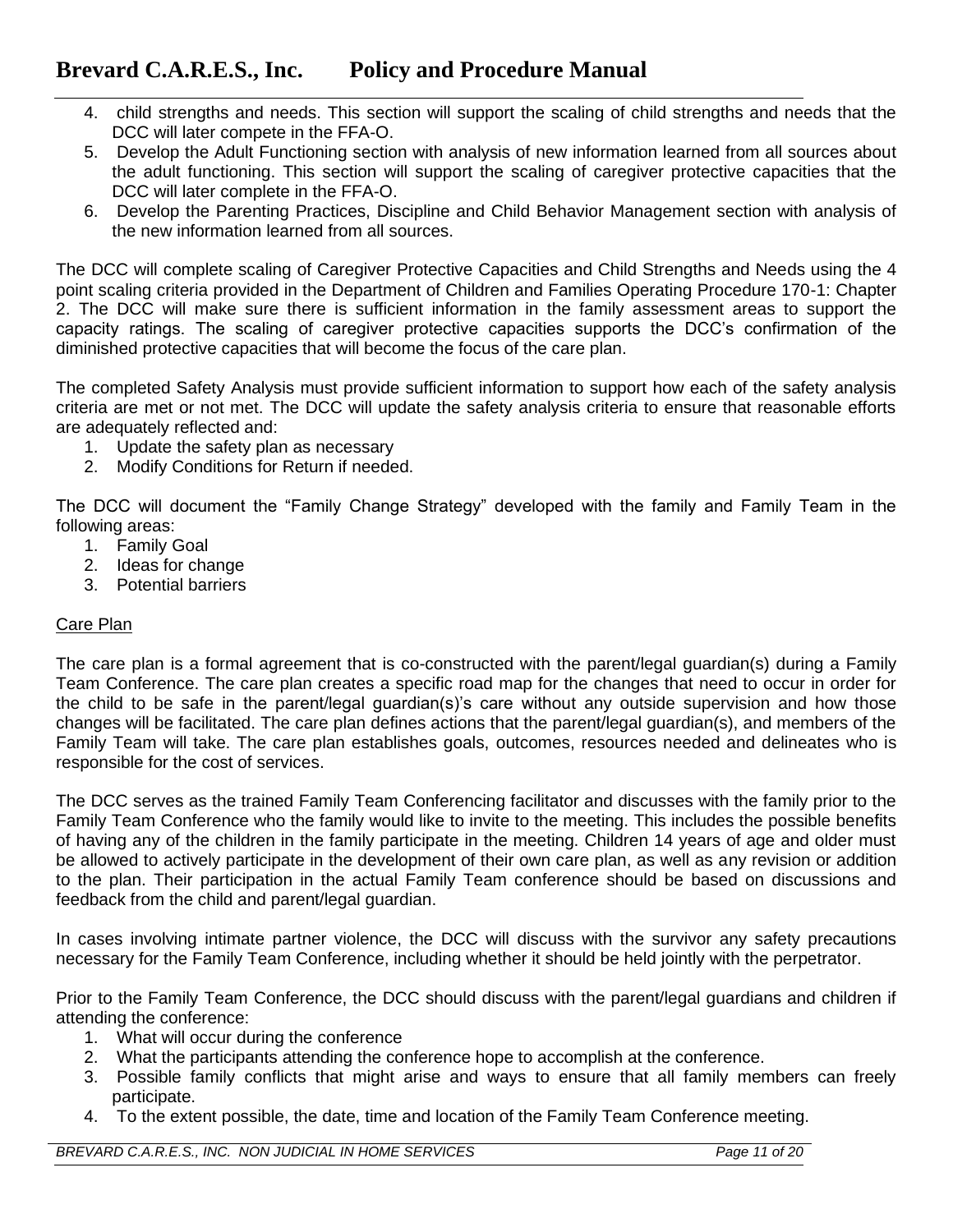NJIHS seeks to achieve a permanency goal of "Maintain and Strengthen" to main the child with the parent and strengthen parent's ability to fulfill their responsibilities as parents.

The DCC will work with the parents/legal guardian and Family Team, to establish a mutually agreed-upon family goal and assess the parents/legal guardian's motivation for change. This should happen after the protective capacities which resulted in the identified danger threats are better understood. The family goal should be established collaborative with the Family Team. When that is not possible, the DCC should provide some choices for the family that would be acceptable to the agency.

The family goal describes what the family hopes to accomplish in order to achieve the permanency goal that has been established for the child. The family goal statement:

- 1. Describes agreement between the parent/legal guardian(s), Family Team and the DCC about what must happen (to parent's protective capacity) for the child's safety to be sustained without the involvement of the agency.
- 2. Is written in clear, everyday language.
- 3. Describes the presences of new, observable behaviors or actions related to the children (rather than the absence of old, problematic behavior).
- 4. The DCC should develop the family goal statement using the family's words to the extent possible. A family goal is not a description of services or treatment which might be the method for achieving the goal.

The team will review, discuss and agree on the care plan outcomes. The outcomes must reflect the:

- 1. The changed behavior, condition or circumstance of the parent.
- 2. Child needs that require case planning.

After the family goal and outcomes have been established, the DCC will gather information from the parents and Family Team as to possible strategies for achieving family goal as follows:

- 1. Identify the family's resource network (informal and natural supports) that might be willing and able to assist the parents in achieving the family goal.
- 2. Explain to parent/legal guardian(s) any next steps that the DCC will take to inform the completion of the FFA-O.
- 3. Gather parent/legal guardian(s) and Family Team members ideas about interventions, treatment, and services.
- 4. Explore parent/legal guardian(s) and Family Team members concerns as to possible barriers.
- 5. Seek consideration of DCC ideas that other family members or persons involved have suggested.

The team should work with the parent/legal guardian(s) to identify the services and activities which the parents believe are the best match for them and what is the best set of first steps they are ready to tackle. This includes:

- 1. Discuss any barriers to the chosen actions, services and activities.
- 2. Identify special considerations that need to be addressed.
- 3. Identify language or cultural considerations.
- 4. Identify what needs to be in place for the parents to achieve change, such as transportation, child care, housing, funding or other external factors that might prevent access.
- 5. Discuss possible solutions to each of the identified barrier including what NJIHS can and cannot provide.
- 6. Discuss and determine solutions to barriers.

The team will determine appropriate care plan actions, tasks and services and completion dates to achieve outcomes. The DCC will explore with the parent/legal guardian(s) the choices, if any, of interventions that are available and that may be helpful to achieving the outcomes established.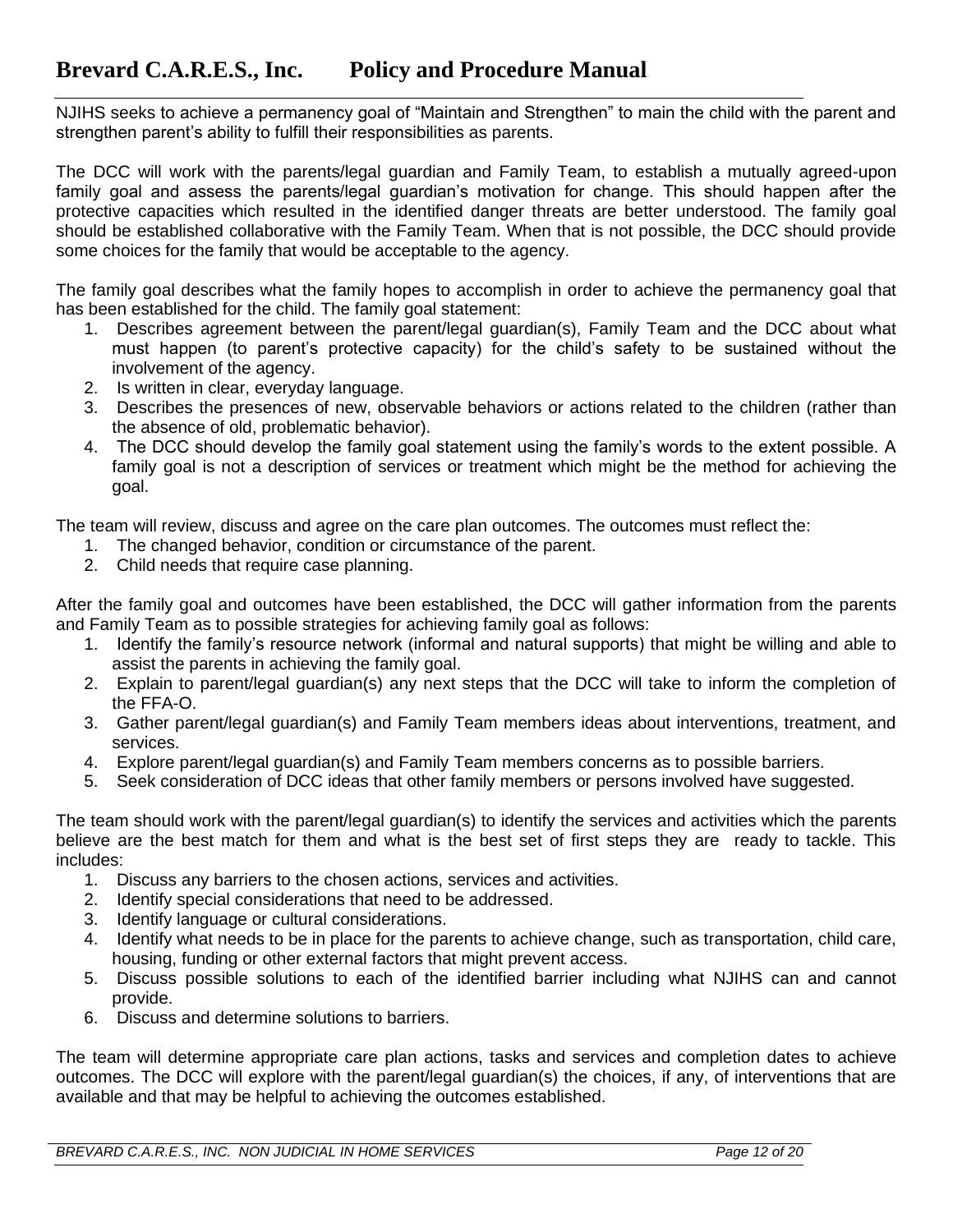The team will determine service or treatment needs of the parent/legal guardian(s) and child based on information, including consideration of evaluations or professional assessments that have been gathered up to this point. Services that are necessary for care plan tasks need to have descriptions as follows:

- 1. The type of services or treatment
- 2. The date the service or referral for service will be provided.
- 3. The date by which the parent/legal guardian must complete each task.
- 4. The frequency of services or treatment provided.
- 5. The location of the delivery of the services
- 6. The provider responsible for the services or treatment.
- 7. Whether the parent/legal guardian is responsible for the cost of any services in the plan.

The DCC makes the referral for services and provides instructions to the providers regarding the timelines for subsequent utilization reviews and submits an authorization form to the provider. All referrals for services are to be completed and submitted within three (3) business days of a Family Team Conference.

In all cases, the care plan must include the minimum number of face-to-face meetings to be held each month between the parents and the DCC to review the progress of the plan, to eliminate barriers to progress, and to resolve conflicts or disagreements.

The care plan must be signed by all parties, except that the signature of a child may be waived if the child is not of an age or capacity to participate.

The DCC will assess the parent/legal guardian(s) motivation to change after all of the activities to gather information from the family has been conducted, including work with the Family Team to establish a family goal and change strategies. Knowing the state of motivation a parent is currently experiencing will guide the DCC's efforts throughout the life of the case to help the parent/legal guardian(s) move forward through the states of change.

There must be a minimum of one Supervisor Consultation, specific to the care plan, prior to the supervisor's approval of a care plan.

The DCC should consider seeking supervisor consultation when needed to explore issues and provide feedback regarding progress and/or challenges in achieving:

- 1. Family partnership, collaboration, and self-determination.
- 2. Use of least intrusive approaches and services that encourage a progressive move toward restoring parents' responsibility for child safety whenever it is safe and appropriate to do so.
- 3. Obtaining culturally relevant and individualized services and interventions.
- 4. Assisting parent/legal guardian(s) with the process of change, seeing change as a process, timing and sequencing of steps being guided by readiness for change at that moment, techniques being utilized to hear and be non-judgmental about the parents' hesitancy to make change and effective ways to assist the parents to continue to make positive steps toward change.
- 5. Achieving appropriateness of selected services in light of the particular diminished protective capacity and safety threat that exists.
- 6. Providing direction about whether an immediate protective action should be taken to manage a child's safety in the DCC or supervisor becomes aware of a circumstance when a child is unsafe.

### FSFN Documentation

Meetings with parent/legal guardian(s) or the child and other persons to co-construct the care plan should be documented in the Meeting page in FSFN. Any documents created at the meeting or about the meeting may be scanned into FSFN and attached to the Meeting page. The actual documentation of the care plan using FSFN functionality may occur during the meeting with the family or afterwards.

*BREVARD C.A.R.E.S., INC. NON JUDICIAL IN HOME SERVICES Page 13 of 20*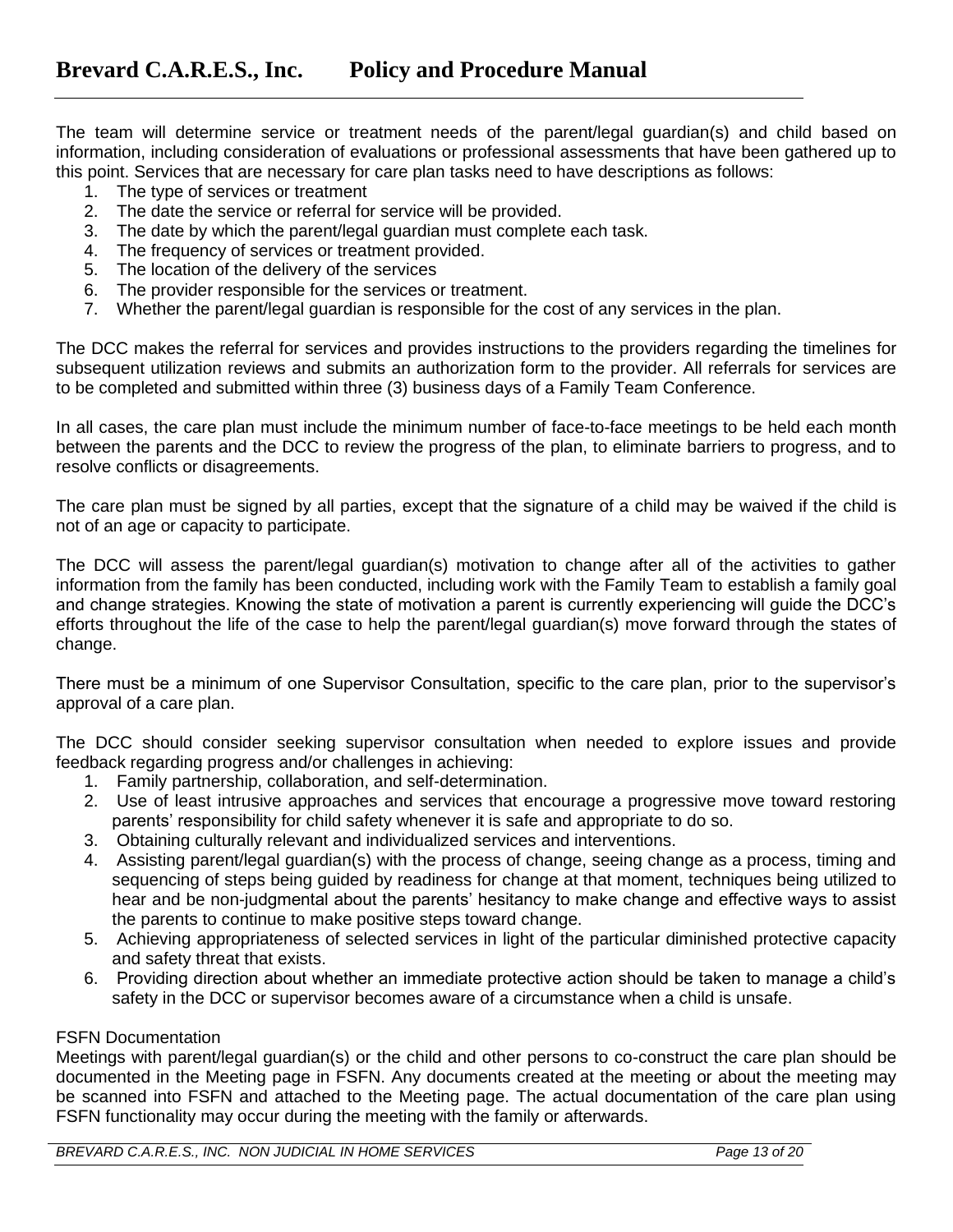- 1. The FFA-O, Family Change section will be used to document parent and child input including concerns.
- 2. Case notes should document notification to the child regarding the child's choice to choose members of the care planning team to represent their voice.
- 3. The documentation of a care plan begins with the creation of a case plan worksheet.
- 4. The case plan type (NJIHS) selected in FSFN will determine the information that must be captured on the tabs in the case plan worksheet.
- 5. The case plan worksheet depend on correct information in FSFN as to parties to the care plan, the DCC should ensure the demographics in FSFN record are updated and accurate.
- 6. The DCC will create a Case Plan Worksheet:
	- a. Information from the FFA-O will pre-fill the case plan worksheet:
	- b. The DCC will enter outcomes, tasks, and persons responsible for the tasks. If service referral request is needed the DCC will complete.
	- c. The DCC will select the type of case plan to be created: non-judical from the case plan worksheet page.

The supervisor consultation will be recorded as a supervisor consultation in Case Notes.

Once the NJIHS Supervisor has approved the Case (Care) Plan the document will "freeze". This will ensure that there is a record of the care plan as approved on that date. If there are further changes necessary at any time to the care plan, the DCC will make changes on the Case Plan worksheet in order to produce a new document.

A copy of the final Care Plan that has been signed by the parent/legal guardian(s) should be scanned and uploaded in FSFN. A copy of the signature page only is not sufficient documentation when it is not attached to the care plan. NJIHS plans which have been approved by the supervisor are uploaded directly to the file cabinet in Ongoing Services.

## Evaluating Family Progress

The evaluation of family progress should be continuous and result in timely modifications to safety plans and care plans as progress, or lack thereof, is made. Sufficient evaluation of family progress is critical to achieving permanency goals for children in accordance with established timeframes. The evaluation of family progress is documented in FSFN Progress Updates which provide NJIHS's formal justification and record for the current safety plan and all care plan actions.

Contacts are one of the primary methods used by DCCs to evaluate family progress as well as to evaluate the sufficiency of a safety plan.

- 1. The DCC will make face-to-face contact with every child under supervision and living in Florida no less frequently than every 30 days in the child's residence. All children aged 0-5 who reside with their parents and do not attend an accredited educational program or licensed daycare program shall be seen in-home at a minimum of once every 14 days. Substance exposed newborns must be visited in the home weekly. The DCC is responsible for monitoring that child needs are being met.
- 2. At least every 90 days, or more frequently if warranted based on the safety plan, the DCC shall make an unannounced visit to the child's current place of residence.
- 3. Contacts with the parent/guardian(s) must occur at a minimum every 30 days. The frequency of faceto-face contact with the parent(s) should be driven by safety plan management as well as what the DCC needs to achieve as a result of the contact. When meetings with parents(s) occur at least every 30 days or more frequently, the DCC is better able to assist parent(s) with moving through the stages of change and progressing towards goal achievement.
- 4. When a child is with a parent in a certified domestic violence shelter or a residential treatment program, visitation arrangements shall be coordinated with program staff and may occur outside of the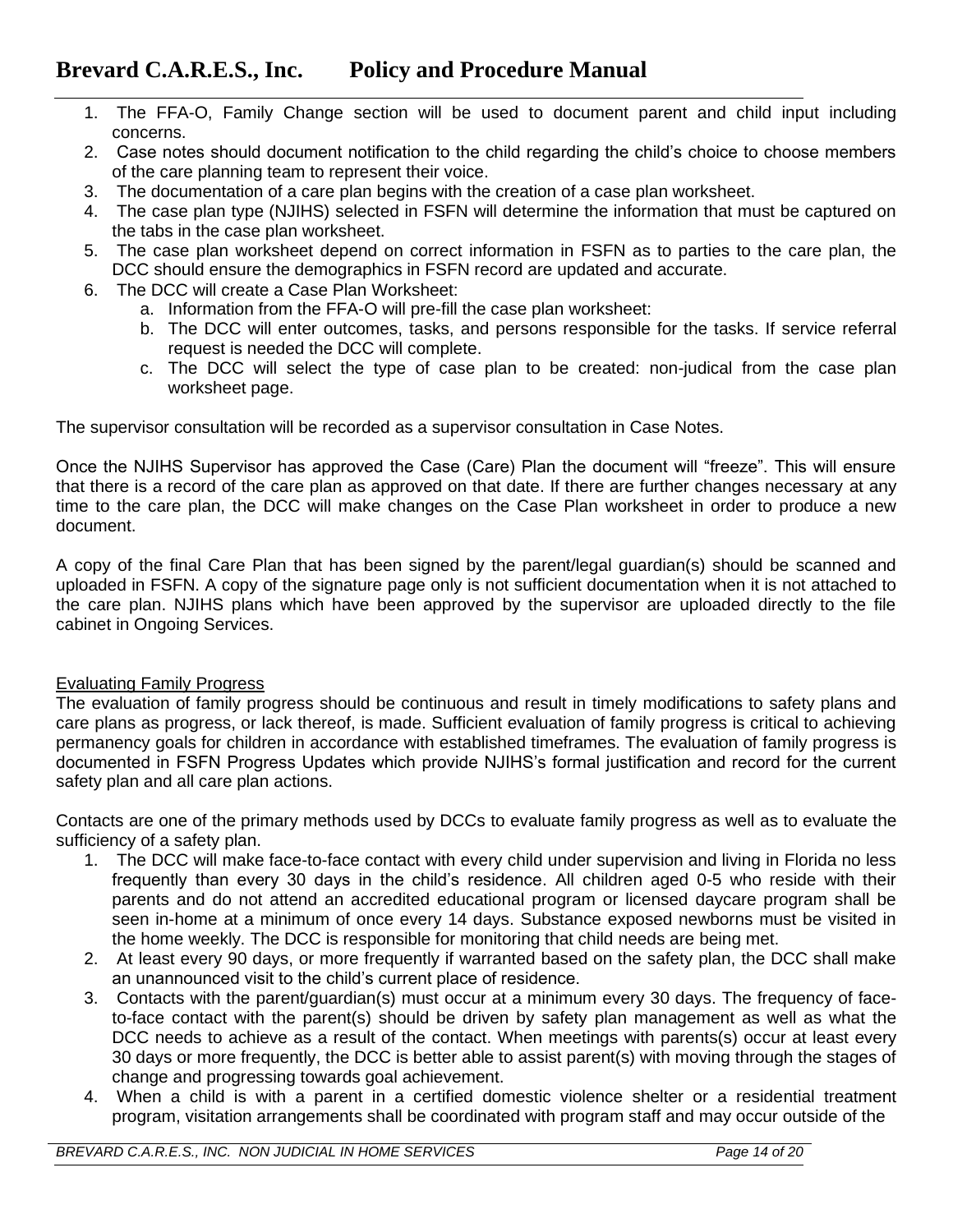facility.

5. When non-maltreating parent(s) have outcomes and/or tasks that have been added to the care plan, face-to-face contacts shall be every 30 days.

The DCC is responsible for ongoing communication and collaboration with the family and team members involved to effectively evaluate family progress. If the care plan is targeting the correct issues and case work practice reflects consistent efforts to engage the family and the family's team, there will be adequate information supporting the evaluation of family progress and conclusions reached. The evaluation will be sufficient to determine whether the outcomes of the case plan remain appropriate or have been met and whether the strategies, services and interventions are working effectively or not to achieve lasting child safety and permanency.

The DCC is responsible for helping the parent(s)/legal guardian(s) and the team identify how to measure change in behavior, family conditions or dynamics.

Monitoring activities of the DCC to evaluate family progress include but are not limited to the following:

- 1. For the child, gathering information to determine whether the child's medical, mental health and/or developmental needs are being adequately addressed by the parent(s)/legal guardian(s) and the parents and/or any other caregivers are getting the child to necessary appointments and accessing identified resources.
- 2. Complete actions to evaluate the current status of caregiver protective capacities, and to confirm the sufficiency of any safety plan. These actions will be combination of in-home visits, parent contacts for the child if in an out-of-home safety plan, and on-going communication with any current safety plan providers.

Case notes will be used to document new information learned through family contacts and other activities that will be taken into consideration when the family assessment is formally updated and documented. Reports from treatment providers and evaluations received will be scanned into FSFN to ensure that the child's record is current.

A new Progress Update will be created in FSFN at a minimum every 90 days from the approval date of the FFA-O or last Progress Update. A new progress Update will be created sooner when fundamental decisions are being made for the child or children, or when critical events are occurring that necessitate a formal reevaluation of protective capacities and child needs. Such times include but are not limited to the following:

- 1. When safety plan management has resulted in a decision to remove a child from home.
- 2. At the birth or death of a sibling.
- 3. Upon the addition of a new household member, including intimate partners.
- 4. Significant updates to family conditions and/or safety plans
- 5. The family relocates
- 6. Before a recommendation for case closure.
- 7. Any other critical junctures that significantly impact the family dynamics

A Supervisor case consultation will determine if a Progress Update should be completed prior to the 90 day period based on the discretion of the supervisor.

Based on the Progress Update as to the progress that parent(s)/legal guardian(s) are making as well as any changes in the status of children, the DCC will determine whether any changes re needed to:

- 1. The safety plan
- 2. Care plan goal(s)
- 3. Care plan outcomes
- 4. Care plan activities and tasks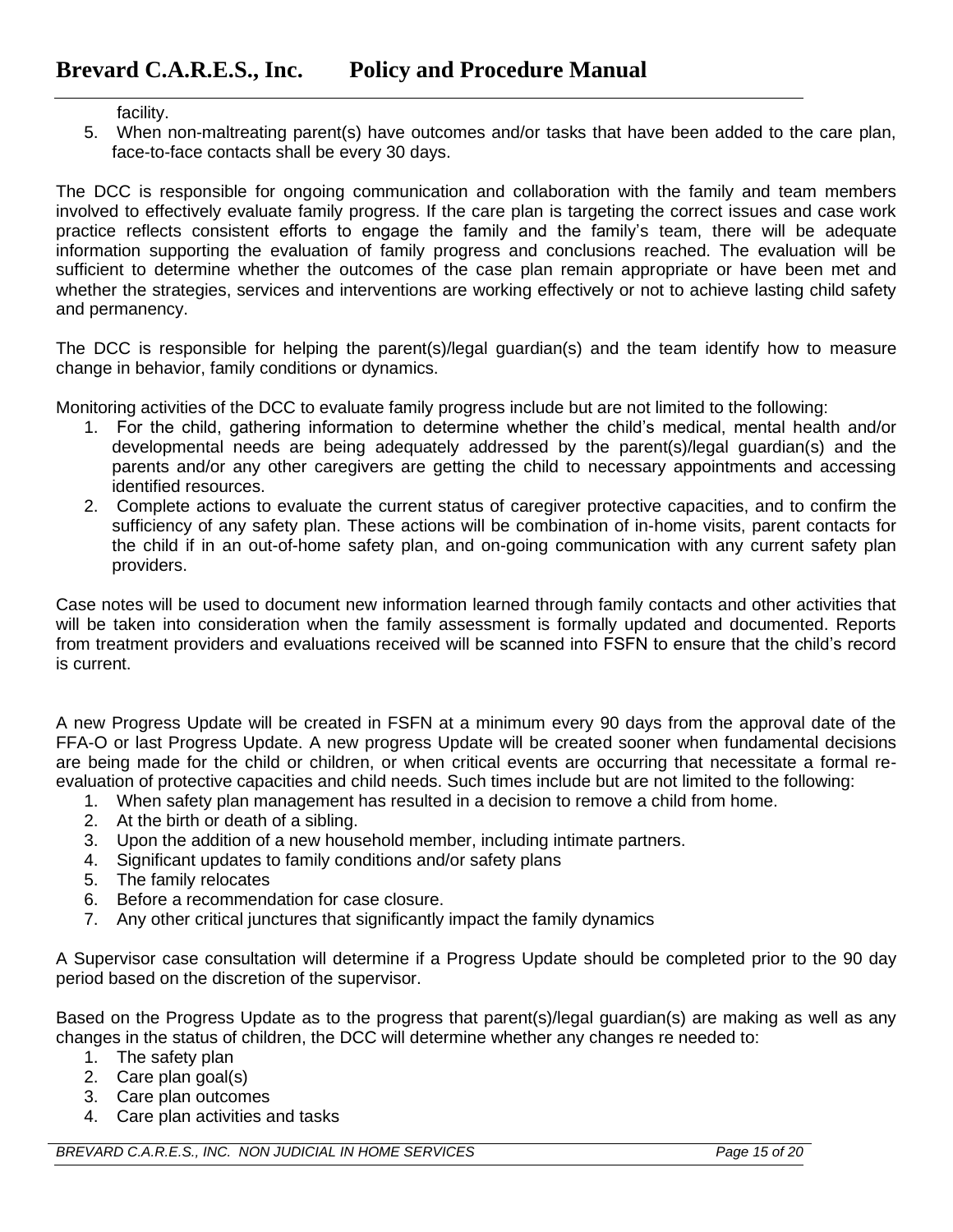5. Care plan service provided and/or service providers.

The NJIHS Supervisor is responsible for a case consultation and the approval of any completed Progress Update.

### FSFN Documentation

The child's record in FSFN should be updated with new information, including the completion of all contact notes. This ensures that the child's record is current and provides all of the relevant supporting documentation for a new Progress Update.

It is important for the DCC to always create a new progress Update in FSFN in order to document the current assessment. This will ensure that prior versions of the Progress Update remain intact.

The DCC will ensure that information received from any of the parent(s)/legal guardian(s) treatment providers informs their current assessment of protective capacities. If there have been improvements or a decline in any of the protective capacity ratings, the basis for that must be described in the information domains, current status descriptions.

The DCC will update the scaling of Caregiver Protective Capacities and establish the baseline rating for any new parent/legal guardian. If there is diminished capacity rating of "C" or "D" that will not be addressed in the care plan, the reason need to be provided.

For any new household member who has significant caregiver responsibilities, the DCC will provide assessment information specific to that person and rate their caregiver protective capacities.

The DCC will ensure that information received from any of the child's treatment providers and out-of-home caregivers informs their current assessment of child strengths and needs. The DCC should update the scaling of the "Child Strengths and Needs" indicators and establish the baseline rating for any new child in the home.

A new Safety Analysis should be written to justify and document why current safety services should continue, if less intrusive safety services are feasible, if the Conditions for Return should be modified, or if other actions to achieve a lasting safety resolution are needed.

Each time a Progress Update is completed, each care plan outcome will be evaluated to determine the extent to which the parent(s)/legal guardian(s) is making progress. The DCC will rate progress with each outcome. Given progress, or lack thereof, care plan outcomes might need to be adjusted.

## Modify A Care Plan

Progress Updates will provide a concise, current understanding of the child and family's status and progress so that the current care plan outcomes, interventions and services can be evaluated for their continued appropriateness. The knowledge gained from ongoing assessments will be used to update the care plan to create a self-correcting process that leads to finding what works for the child and family. The care plan will be modified when outcomes are met, strategies are determined to be ineffective, and/or new needs or circumstances arise.

The Family Team should play a central role in conducting a review of the current care plan's effectiveness. Reviews might also be conducted an internal staffing. Care plan reviews should result in agreement as to:

1. Caregiver protective capacities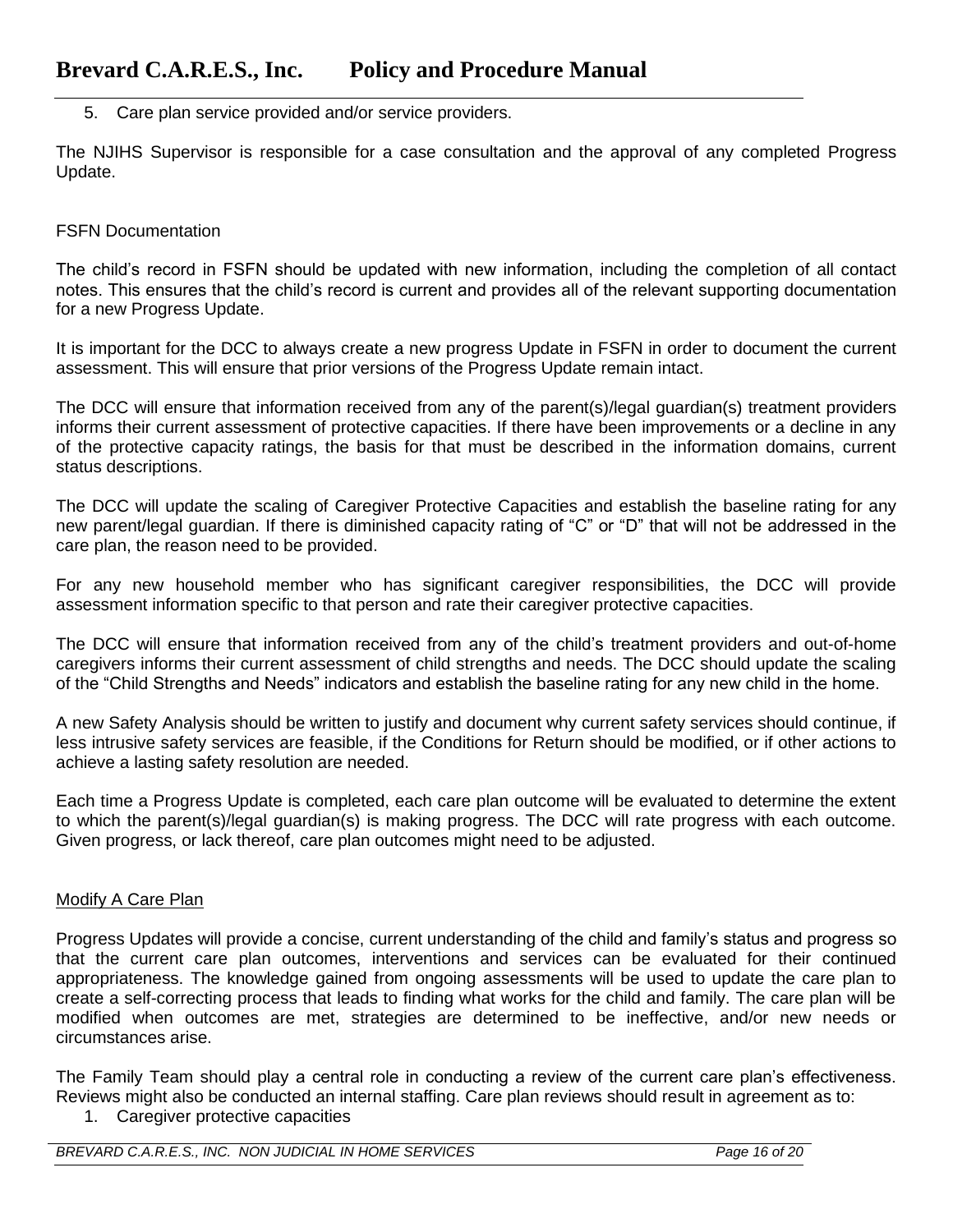- 2. Impending danger
- 3. Conditions for return when an out-of-home safety plan is in place
- 4. Parent(s)/legal guardian(s) motivational readiness
- 5. New child or parent needs
- 6. New caregiver needs when an out-of-home safety plan is in place
- 7. Effectiveness of services
- 8. Desired results

The key decisions and range of options that will be considered and identified at a review meeting include:

- 1. Modifying the care plan outcomes, actions, tasks and/or services to ensrue time and resources are not wasted on a flawed strategy.
- 2. Reunification of children and family with an in-home safety plan
- 3. Changing the permanency goal if adequate progress is not being made.
- 4. Seeking and/or renewing a commitment from parent(s)/legal guardian(s) to actively participate in change-oriented services.
- 5. Closing the case when a safety plan is no longer required.

A Progress Update must be completed to justify changes necessary to a care plan. Any new assessment information that results from a care plan review meeting will be included in the Progress Update.

Care plan amendments must include service interventions that are the least intrusive into the life of the parent(s)/legal guardian(s) and child, must focus on clearly defined objectives, and must provide the most efficient path to quick reunification or permanent placement given the circumstances of the case and the child's safety and well-being needs.

All families exiting NJIHS will have an aftercare and transition plan, developed in collaboration with the Family Team, to help the family solidify gains made during the provision of services. The plan will include linkages to natural/informal resources and community services.

The NJIHS Supervisor will approve any modifications to the care plan.

## Safe Case Closure

A NJIHS case should be closed when a determination has been made in collaboration with the Family Team that the child's safety plan is no longer necessary per Department of Children and Families Operating Procedure 170-7, Chapter 13.

If a child is not safe, the case may be closed only when all of the following remedies have been attempted:

- 1. All reasonable efforts to engage the parent(s)/legal guardian9s) have been made.
- 2. Staffings with DCF and Children's Legal Services have been held and consensus has been reached or the dispute resolution has been completed.
- 3. In every case, there must be a Progress Update that provides the justification for closure.

Prior to case closure, Brevard C.A.R.E.S. complete Florida Safe Families Network checks, local criminal history checks and calls to service to assure no new reports or information has been added that may impact case closing.

The DCC and DCC Supervisor will review the danger threats, impending danger criteria, and assess for danger threats that meet criteria for Out of Control, Observable, Severe, Imminent, and Vulnerable Child, per Safety Methodology. The Final Progress Update will include language regarding the assessment of impending danger and include information that demonstrates why the safety determination is being made.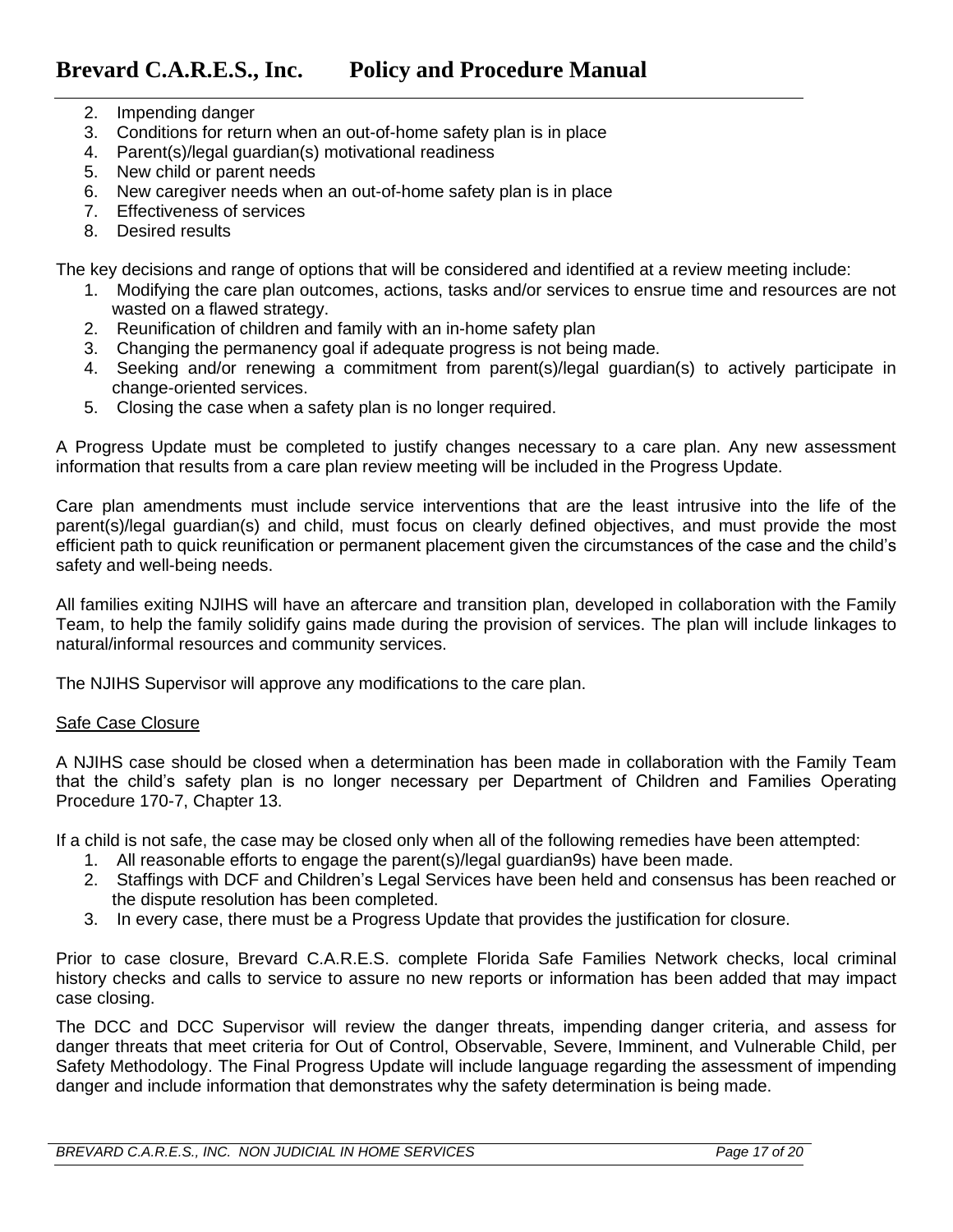The NJIHS Supervisor may approve case closure after a case consultation is completed and the Final Progress Update is reviewed and approved by the Safety Services Manager or CARES Program Director. Consultations will be provided to the DCC to explore issues and provide feedback regarding progress and/or challenges in achieving care plan outcomes or permanency goals. The Safety Services Manager or CARES Program Director will email their approval to the DCC and DCC Supervisor. The entire email correspondence, including the Progress Update initially sent to Safety Services Manager or CARES Program Director, gets copied into a FSFN case note prior to case closure.

## Supervisor Consultation and Approval Requirements

Supervisor consultations are guided discussions at specific points in the case management process that apply the child welfare practice model criteria focused on promoting effective practice and decision-making. Effective supervisor consultations provide modeling of strength-based interviewing, encouraging DCC input and ideas; and offering feedback. Case consultations provide the supervisor opportunities to learn about the quality of practice of the DCCs assigned to them. This includes understanding the interpersonal skills that their DCC use to engage families, knowing how to build and use effective family teams, critically thinking and assessing family dynamics throughout the life of a case, and ultimately which DCCs need additional support and professional development.

Supervisors are expected to have significant expertise to provide consultation around the child welfare practice model including the foundational skills that a DCC must have. Supervisor consultations include:

- 1. Supervisory activities to provide case consultation include field support, direct observations of DCC interviews, consultations in the office, active modeling and coaching.
- 2. Supervisor consultations promote and develop case manager's understanding of their responsibilities, skills, knowledge, attitudes, and adherence to ethical, legal, and regulatory standards in the practice of child welfare services.
- 3. Through case consultations the supervisor is able to assess DCC skills and determine what supports are needed. Throughout the on-going series, the supervisor will consult with the DCC to support their skill development.

A Supervisor consultation is required for the approval of the FFA-O, safety plans, and care plans and progress assessments. Supervisor consultation should be provided more frequently based on the DCC's request for assistance or when the supervisor has identified that more support with a complex case is needed regarding progress and/or challenges in achieving care plan outcomes or permanency goals.

Supervisor consultation should occur in such a way that there is a balance between assuring that expectations for DCC accountability are met while at the same time respecting and supporting the learning and growth of DCCs.

A supervisor consultation associated with the approval of a DCC's work includes the expectation that the supervisor is reviewing for the DCC due diligence in gathering and documenting sufficient information that is the basis for major decisions impacting child safety and well-being.

## Consultation for Case Preparation Activities

Supervisor consultations that may be provide to assist the DCC with preparation activities should involve a wide array of considerations, including but not limited to the following:

- 1. Determine the need for the DCC's safety.
- 2. Allow the DCC the opportunity to ask questions.
- 3. Facilitate discussion as to what is already known and what additional information gathering is necessary to reconcile or fill gaps.
- 4. Affirm the DCC's approach to engaging the family.
- 5. Affirm the DCC has the skills necessary or determines what supports re needed.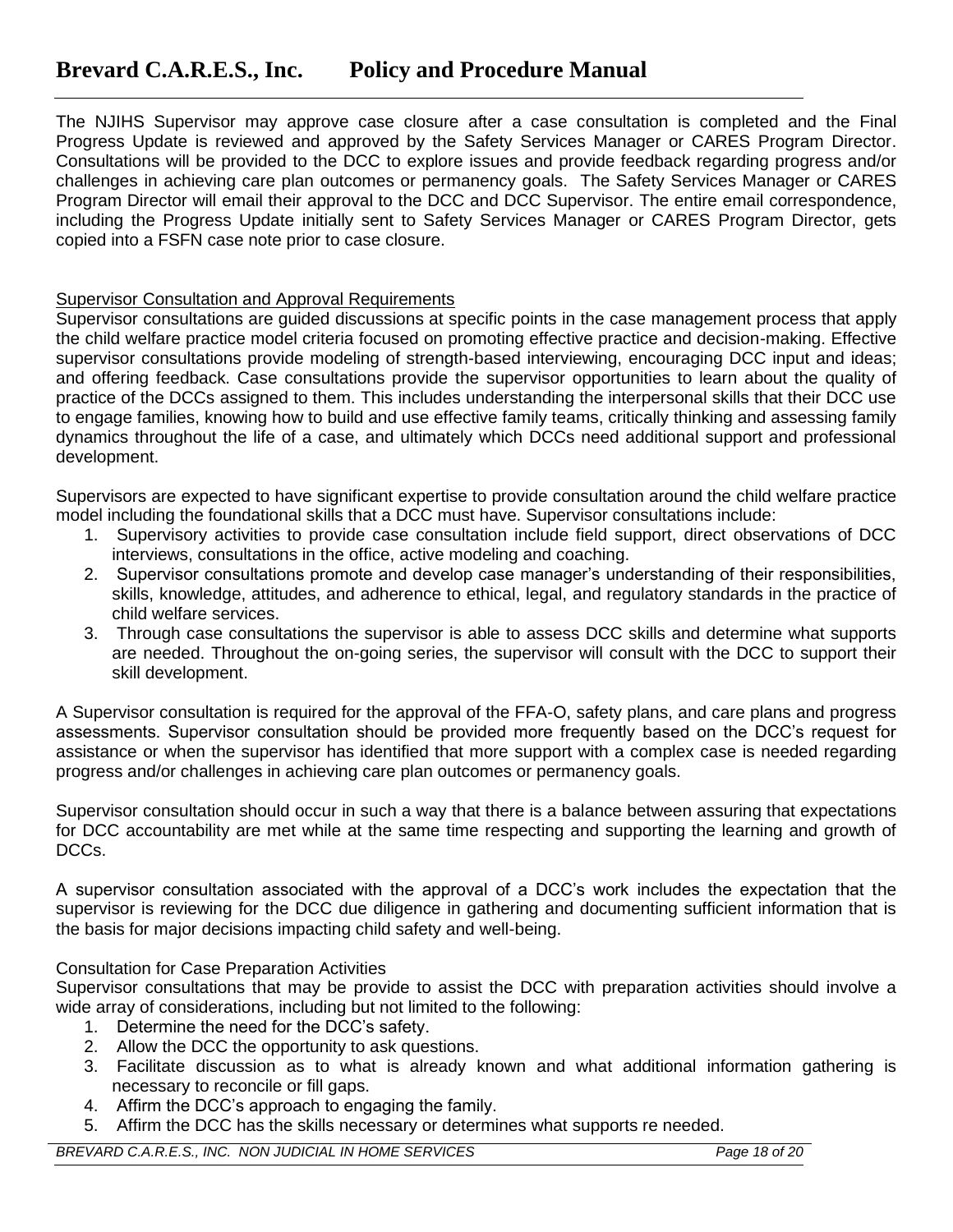- 6. To the extent practical, supervisor consultation related to preparation activities should be considered with a face-to-face or telephonic consultation between the NJIHS Supervisor and the DCC when a case involves:
	- a. Life threatening injuries or a child fatality.
	- b. Severe domestic violence perpetrated against a parent.
	- c. Potential danger to the DCC.
	- d. "High profile" participants
	- e. All cases assigned to a provisionally certified DCC.

### Oversight of Safety Plan Management

Consultations provided as required, or requested by the DCC, throughout the duration of the case should include focus on how the safety plan is controlling for the danger threat(s) and whether it is the least intrusive necessary.

Within 5 business days of case transfer, the NJIHS Supervisor will conduct a consultation with the DCC to affirm the safety plan is reasonable and adequate. The NJIHS Supervisor will determine that:

- 1. The DCC is clearly able to describe and document how Impending Danger is manifested in the home.
- 2. The plan is the least intrusive and most appropriate
- 3. The parent(s)/legal guardian(s) were involved in the assessment
- 4. It is clear how the Safety Plan is controlling and managing Impending Danger.
- 5. The Safety Plan is clear and sufficient to manage the identified danger threats while case management and services are implemented.

Within 5 days of any plan modification, the NJIHS Supervisor will conduct a consultation with the DCC for purposes of affirming the safety plan.

A Supervisor Consultation will be conducted to review and approve/deny an "Other Parent Home Assessment" to ensure it conforms to requirements.

A supervisor Consultation will be conducted to approve a home study of a family-made arrangement. The Supervisor will affirm that.

- 1. The parents/legal guardians made the decision as to the family arranged caregivers, not the DCC.
- 2. It is clear how the family arranged caregivers will control and manage the danger threats(s).
- 3. Appropriate interviews, background checks and assessments of caregivers have been completed the supervisor is able to affirm that the caregivers in a family-made arrangement are reasonable and adequate.
- 4. When changes to an in-home safety plan are necessary and a family arrangement occurs during the course of case management, the NJIHS Supervisor will consult with the Executive Director or designee.

### Approval of FFA-O

A supervisor consultation which focuses on the family assessment is required in all cases prior to approval of the FFA-O.

The supervisor consultation will seek to support the DCC in an assessment of their skills as well as their assessment of the family.

### Approval of Care Plan and Modifications

There must be a minimum of one supervision consultation, specific to the care plan, prior to the approval of the care plan.

The supervisor consultation should be provided to the DCC to explore issues and provide feedback regarding progress and/or challenges.

*BREVARD C.A.R.E.S., INC. NON JUDICIAL IN HOME SERVICES Page 19 of 20*